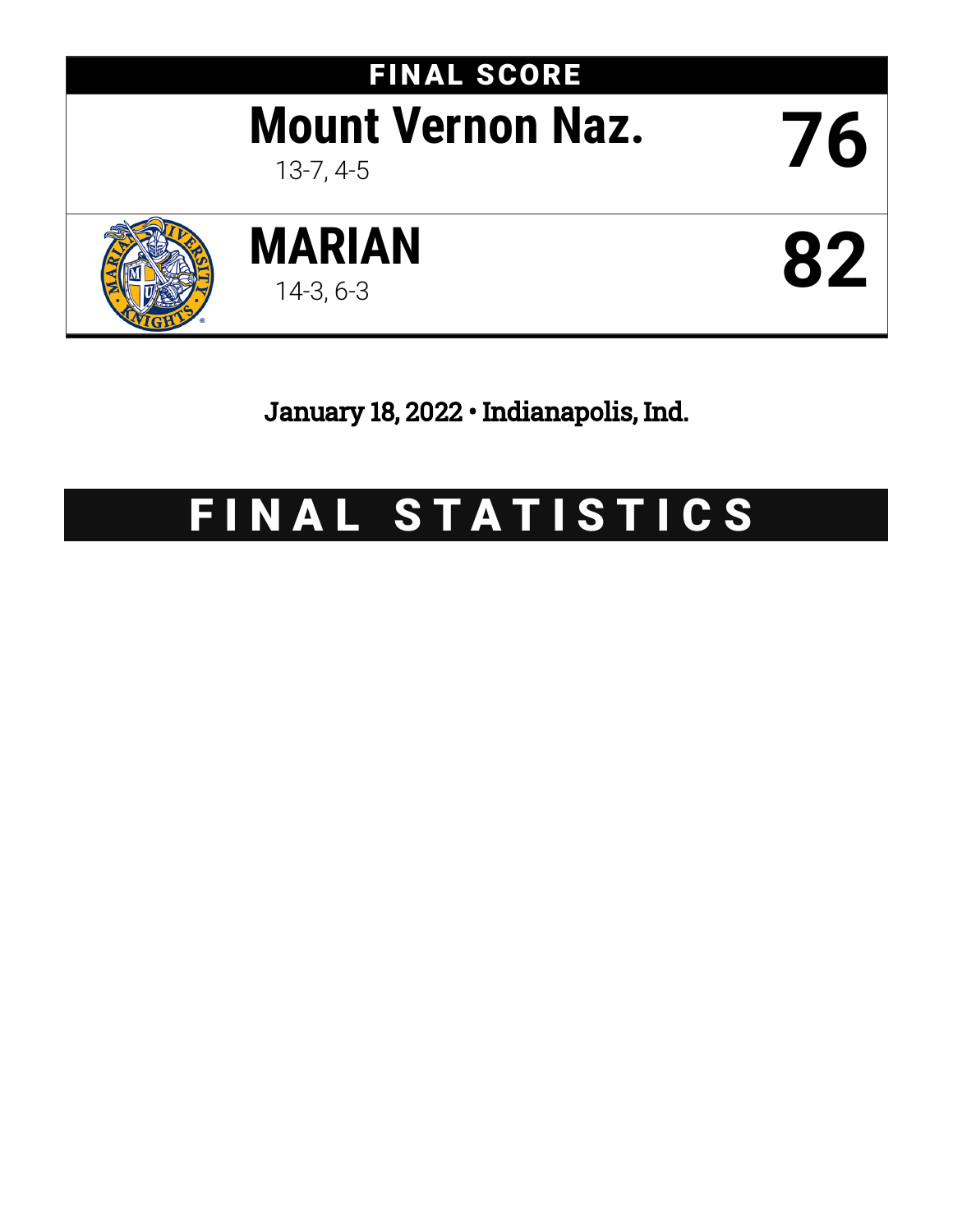# **Official Box Score Mount Vernon Naz. vs MARIAN Game Totals -- Final Statistics January 18, 2022 at Indianapolis, Ind.**



|     | <b>Mount Vernon Naz. 76</b> |   |                |          |           | Record: 13-7, 4-5 |                |          |             |               |                |          |             |              |     |                |
|-----|-----------------------------|---|----------------|----------|-----------|-------------------|----------------|----------|-------------|---------------|----------------|----------|-------------|--------------|-----|----------------|
| No. | Player                      | S | Pts            | FG.      | 3FG       | FT.               | 0 <sub>R</sub> | DR.      | TR          | РF            | A              | TO       | <b>B</b> lk | Stl          | Min | $+/-$          |
| 02  | PLINE, CARTER               | g | 5              | $2 - 7$  | $1 - 2$   | $0 - 0$           | 0              |          |             | 4             | $\overline{2}$ | 2        | $\Omega$    |              | 23  | $-14$          |
| 03  | <b>RUEGSEGGER, KADE</b>     | g | 19             | $5-6$    | $3 - 4$   | $6 - 7$           |                | 3        | 4           | 5             | 4              |          |             | $\mathbf{0}$ | 35  | $\overline{4}$ |
| 20  | <b>KEGLEY, KYLE</b>         |   | 16             | $5-8$    | $0 - 1$   | $6 - 8$           | 0              | 8        | 8           |               | 2              | 1        | 4           | 2            | 35  | $\Omega$       |
| 33  | RAMSEY, TRACE               |   | 3              | $1 - 6$  | $0 - 3$   | $1 - 2$           | $\overline{2}$ | 1        | 3           |               | 4              | 3        | $\Omega$    | $\Omega$     | 22  | $-20$          |
| 34  | <b>JONES, CARTER</b>        | g |                | $3-5$    | $1 - 1$   | $0 - 0$           | 0              | 3        | 3           | 4             |                |          | 0           | $\Omega$     | 28  | $-1$           |
| 01  | MCKENZIE, CAMRON            |   | 3              | $1 - 3$  | $1 - 1$   | $0 - 0$           | 0              | $\Omega$ | $\Omega$    | 0             | 1              | 0        | $\Omega$    | $\Omega$     | 9   | $-2$           |
| 05  | <b>BERIKA, GICHAIRO</b>     |   | $\overline{2}$ | $1 - 2$  | $0 - 0$   | $0 - 0$           | 0              | 1        | 1           | 0             | 1              |          | $\Omega$    | $\Omega$     | 5   | $-7$           |
| 11  | HILLIARD, CLAY              |   | 16             | 6-10     | $4-6$     | $0 - 0$           | $\Omega$       | 1        |             | $\mathcal{P}$ |                |          | $\Omega$    | $\Omega$     | 25  | 13             |
| 12  | <b>MCLAUGHLIN, ERIC</b>     |   | 5.             | $2 - 5$  | $1 - 2$   | $0 - 0$           | 0              | 5        | 5           | 3             | 2              | 3        | $\Omega$    | $\Omega$     | 16  | 2              |
| 32  | <b>USZYNSKI, ERIK</b>       |   | $\Omega$       | $0 - 2$  | $0 - 1$   | $0 - 0$           | 1.             | $\Omega$ | $\mathbf 1$ | $\Omega$      | $\Omega$       | $\Omega$ | $\Omega$    | $\Omega$     | 2   | $-5$           |
|     | <b>TEAM</b>                 |   |                |          |           |                   |                | 2        | 3           | $\mathbf{0}$  |                |          |             |              |     |                |
|     | <b>TOTALS</b>               |   |                | 76 26-54 | $11 - 21$ | $13 - 17$         | 5              | 25       | 30          | 20            | 18             | 14       | 5           | 3            | 200 |                |

| <b>Shooting By Period</b> |       |       |           |       |           |       |
|---------------------------|-------|-------|-----------|-------|-----------|-------|
| Period                    | FG    | FG%   | 3FG       | 3FG%  | FT        | FT%   |
| 1st Half                  | 12-26 | 46%   | $5 - 11$  | 45%   | 7-8       | 88%   |
| 2nd Half                  | 14-28 | 50%   | ჩ-10      | 60%   | 6-9       | 67%   |
| Game                      | 26-54 | 48.1% | $11 - 21$ | 52.4% | $13 - 17$ | 76.5% |

*Deadball Rebounds:* 0,0 *Last FG:* 2nd-00:12 *Largest lead:* By 2 at 1st-19:41 *Technical Fouls:* None.

|         | Record: 14-3, 6-3<br><b>MARIAN 82</b> |   |                |          |          |           |                |              |                |                |              |               |              |              |     |       |
|---------|---------------------------------------|---|----------------|----------|----------|-----------|----------------|--------------|----------------|----------------|--------------|---------------|--------------|--------------|-----|-------|
| No.     | Plaver                                | S | <b>Pts</b>     | FG       | 3FG      | FТ        | 0 <sub>R</sub> | <b>DR</b>    | TR             | <b>PF</b>      | A            | TO            | <b>Blk</b>   | Stl          | Min | $+/-$ |
| 02      | HARVEY, CHRISTIAN                     | g |                | $3-9$    | $1 - 2$  | $0 - 0$   | 0              | 3            | 3              | 2              |              | 2             | $\Omega$     | 2            | 27  | 18    |
| 03      | <b>WILEY, JACOB</b>                   |   | $\Omega$       | $0 - 0$  | $0 - 0$  | $0 - 0$   | $\mathbf{0}$   | $\mathbf{0}$ | $\mathbf{0}$   | $\Omega$       | 0            | $\Omega$      | $\Omega$     | $\mathbf{0}$ | 1   | 2     |
| 05      | <b>JOHNSON, TYRIE</b>                 | g | 2.             | $1 - 3$  | $0 - 1$  | $0 - 0$   | 3              | 3            | 6              | 2              | 0            |               | $\Omega$     | 2            | 20  | 3     |
| 14      | <b>EDMONDS, MALEK</b>                 |   | 15             | $7 - 12$ | $0 - 2$  | $1 - 3$   | $\mathbf{1}$   | 3            | 4              | 5              | 0            |               | $\mathbf{0}$ | 1            | 31  | $-4$  |
| 30      | STEWART, CHRISTIAN                    | g | 31             | $8 - 15$ | $5-9$    | $10 - 11$ | 2              | 2            | 4              | $\overline{2}$ | 2            |               | 0            | 0            | 28  | $-2$  |
| 01      | GIZZI, MAXIMUS                        |   | 0              | $0 - 0$  | $0 - 0$  | $0 - 0$   | $\Omega$       | $\mathbf{0}$ | $\mathbf{0}$   | $\Omega$       | 0            | 0             | $\Omega$     | $\Omega$     | 2   | $-3$  |
| 10      | JENKINS, SEAN                         |   | 3              | $1 - 2$  | $1 - 2$  | $0 - 0$   | 0              | $\mathbf{0}$ | $\Omega$       | 0              | $\mathbf{0}$ | 0             | $\Omega$     | 0            | 4   | 2     |
| $12 \,$ | <b>WHITAKER, BRODY</b>                |   | $\overline{4}$ | $2 - 4$  | $0 - 1$  | $0 - 0$   | $\Omega$       | 3            | 3              | $\mathcal{P}$  | 1            | $\Omega$      | $\Omega$     | 1            | 16  | $-4$  |
| 23      | <b>GOHMANN, LUKE</b>                  |   |                | $0 - 2$  | $0 - 1$  | $1 - 2$   | 2              | 8            | 10             | 3              |              | $\mathcal{P}$ | $\Omega$     | 1            | 32  | 10    |
| 25      | LANGKABEL, HAYDEN                     |   | 17             | $6 - 10$ | $1 - 3$  | $4 - 7$   | 1              | 3            | $\overline{4}$ | $\Omega$       | $\Omega$     | $\Omega$      |              | 1            | 29  | $-5$  |
| 42      | FOSTER, NOLAN                         |   | 2              | $1 - 3$  | $0-0$    | $0 - 2$   | 0              | 1            |                | 1              | 1            |               | $\Omega$     | 0            | 10  | 13    |
|         | <b>TEAM</b>                           |   |                |          |          |           | $\Omega$       | 1            |                | $\Omega$       |              | 0             |              |              |     |       |
|         | <b>TOTALS</b>                         |   |                | 82 29-60 | $8 - 21$ | $16 - 25$ | 9              | 27           | 36             | 17             | $12 \,$      | 8             |              | 8            | 200 |       |

| <b>Shooting By Period</b> |           |       |          |       |           |       |
|---------------------------|-----------|-------|----------|-------|-----------|-------|
| Period                    | FG        | FG%   | 3FG      | 3FG%  | FТ        | FT%   |
| 1st Half                  | 19-33     | 58%   | 7-15     | 47%   | $5-9$     | 56%   |
| 2nd Half                  | $10 - 27$ | 37%   | 1-6      | 17%   | 11-16     | 69%   |
| Game                      | 29-60     | 48.3% | $8 - 21$ | 38.1% | $16 - 25$ | 64.0% |

*Deadball Rebounds:* 6,0 *Last FG:* 2nd-01:12 *Largest lead:* By 20 at 2nd-14:49 *Technical Fouls:* #14 EDMONDS @ 2nd - 04:42;

| Game Notes:                                        | <b>Score</b>                              | 1st             | 2nd               | тот | <b>Points</b> |  |
|----------------------------------------------------|-------------------------------------------|-----------------|-------------------|-----|---------------|--|
| Officials: Chris Fuller, Brian Shore, David Walker | <b>MVNU</b>                               | 36              | 40                | 76  | In the Paint  |  |
| Attendance: 257                                    | MUMBB21                                   | 50              | 32<br>82          |     | Off Turns     |  |
| Start Time: 7:00 PM                                |                                           |                 |                   |     | 2nd Chance    |  |
| Conference Game:                                   | MVNU led for 0:18. MUMBB21 led for 39:23. |                 | <b>Fast Break</b> |     |               |  |
|                                                    | Game was tied for 0:19.<br>Times tied: 0  |                 | Bench             |     |               |  |
|                                                    |                                           | Lead Changes: 1 |                   |     | Per Poss      |  |

| <b>Points</b>     | <b>MVNU</b>    | MUMBB21        |
|-------------------|----------------|----------------|
| In the Paint      | 24             | 36             |
| Off Turns         | 5              | 23             |
| 2nd Chance        |                | 5              |
| <b>Fast Break</b> | 2              | 2              |
| Bench             | 26             | 27             |
| Per Poss          | 1.041<br>31/73 | 1.139<br>37/72 |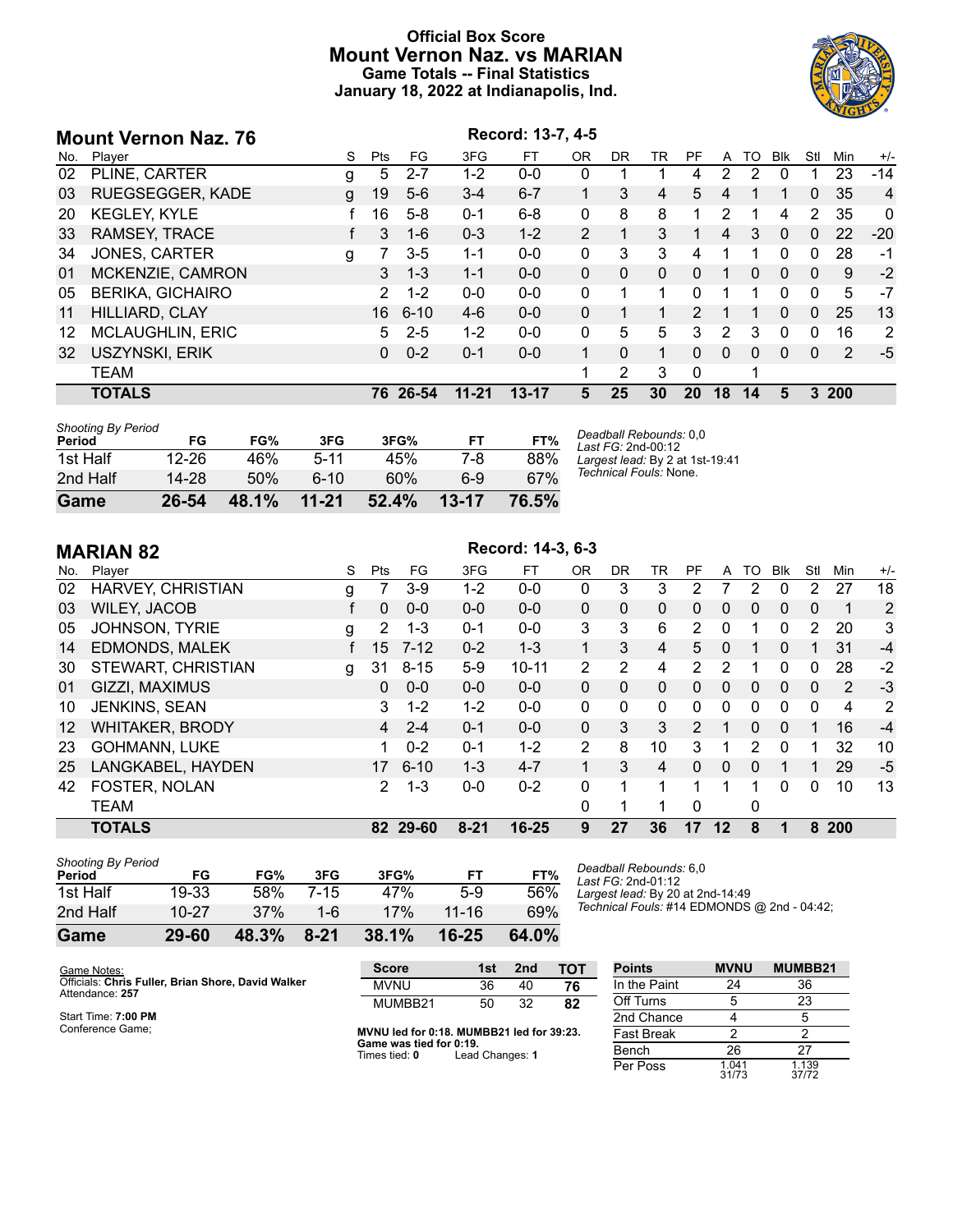# **Official Box Score Mount Vernon Naz. vs MARIAN First Half Statistics Only January 18, 2022 at Indianapolis, Ind.**

|     | Record: 13-7, 4-5<br><b>Mount Vernon Naz. 36</b> |   |            |          |          |           |           |                |              |               |   |           |              |          |     |       |
|-----|--------------------------------------------------|---|------------|----------|----------|-----------|-----------|----------------|--------------|---------------|---|-----------|--------------|----------|-----|-------|
| No. | Player                                           | S | <b>Pts</b> | FG       | 3FG      | <b>FT</b> | <b>OR</b> | D <sub>R</sub> | <b>TR</b>    | PF            | A | <b>TO</b> | <b>Blk</b>   | Stl      | Min | $+/-$ |
| 02  | PLINE, CARTER                                    | g | 0          | $0 - 1$  | $0 - 0$  | $0 - 0$   | 0         |                |              | 2             | 0 | 2         | $\Omega$     | 0        | 8   | $-17$ |
| 03  | <b>RUEGSEGGER, KADE</b>                          | g | 9          | $3 - 4$  | $1 - 2$  | $2 - 2$   | 0         | 0              | $\mathbf{0}$ | 0             |   |           | $\mathbf{0}$ | 0        | 15  | $-3$  |
| 20  | <b>KEGLEY, KYLE</b>                              |   | 8          | $2 - 4$  | $0 - 1$  | $4 - 4$   | 0         | 2              | 2            | 0             | 2 | 0         |              |          | 18  | -9    |
| 33  | <b>RAMSEY, TRACE</b>                             |   | 3          | $1 - 3$  | $0 - 1$  | $1 - 2$   |           |                | 2            |               |   | 2         | $\mathbf{0}$ | $\Omega$ | 15  | $-15$ |
| 34  | <b>JONES, CARTER</b>                             | g | 5.         | $2 - 3$  | $1 - 1$  | $0 - 0$   | 0         |                | 1            | 2             | 1 | 1         | $\Omega$     | $\Omega$ | 12  | -6    |
| 01  | MCKENZIE, CAMRON                                 |   | 3          | $1 - 2$  | $1 - 1$  | $0 - 0$   | $\Omega$  | $\Omega$       | $\Omega$     | $\Omega$      |   | 0         | $\Omega$     | $\Omega$ | 7   | $-7$  |
| 05  | <b>BERIKA, GICHAIRO</b>                          |   | 0          | $0 - 0$  | $0 - 0$  | $0 - 0$   | $\Omega$  | $\Omega$       | $\Omega$     | 0             |   | 0         | $\Omega$     | 0        | 2   | -6    |
| 11  | HILLIARD, CLAY                                   |   | 3          | $1 - 3$  | $1 - 2$  | $0 - 0$   | $\Omega$  | $\Omega$       | $\Omega$     | $\mathcal{P}$ | 1 | 1         | $\Omega$     | 0        | 10  | $-1$  |
| 12  | <b>MCLAUGHLIN, ERIC</b>                          |   | 5.         | $2 - 4$  | $1 - 2$  | $0 - 0$   | 0         | 5              | 5            |               |   | 0         | 0            | 0        | 11  | $-1$  |
| 32  | USZYNSKI, ERIK                                   |   | 0          | $0 - 2$  | $0 - 1$  | $0 - 0$   | 1         | $\Omega$       | 1            | 0             | 0 | 0         | $\Omega$     | 0        | 2   | $-5$  |
|     | <b>TEAM</b>                                      |   |            |          |          |           | 1         |                | 2            | $\Omega$      |   | 1         |              |          |     |       |
|     | <b>TOTALS</b>                                    |   |            | 36 12-26 | $5 - 11$ | $7 - 8$   | 3         | 11             | 14           | 8             | 9 | 8         |              |          | 100 |       |
|     |                                                  |   |            |          |          |           |           |                |              |               |   |           |              |          |     |       |

| <b>Shooting By Period</b> |           |       |           |       |           |       |
|---------------------------|-----------|-------|-----------|-------|-----------|-------|
| Period                    | FG        | FG%   | 3FG       | 3FG%  |           | FT%   |
| 1st Half                  | $12 - 26$ | 46%   | 5-11      | 45%   | 7-8       | 88%   |
| Game                      | $26 - 54$ | 48.1% | $11 - 21$ | 52.4% | $13 - 17$ | 76.5% |

*Deadball Rebounds:* 0,0 *Last FG Half:* MVNU 2nd-00:12

|                   | Record: 14-3, 6-3<br><b>MARIAN 50</b> |   |                |         |          |           |           |              |                |                |              |                |              |          |                |                |
|-------------------|---------------------------------------|---|----------------|---------|----------|-----------|-----------|--------------|----------------|----------------|--------------|----------------|--------------|----------|----------------|----------------|
| No.               | Player                                | S | <b>Pts</b>     | FG      | 3FG      | <b>FT</b> | <b>OR</b> | <b>DR</b>    | <b>TR</b>      | <b>PF</b>      | $\mathsf{A}$ | <b>TO</b>      | <b>Blk</b>   | Stl      | <b>Min</b>     | $+/-$          |
| 02                | HARVEY, CHRISTIAN                     | g | 5              | $2 - 5$ | $1 - 1$  | $0 - 0$   | 0         | 2            | 2              | 0              | 5            | 0              | $\Omega$     |          | 16             | 24             |
| 03                | <b>WILEY, JACOB</b>                   |   | $\Omega$       | $0 - 0$ | $0 - 0$  | $0 - 0$   | $\Omega$  | $\Omega$     | 0              | $\Omega$       | 0            | 0              | $\Omega$     | 0        | 1              | 2              |
| 05                | <b>JOHNSON, TYRIE</b>                 | g | 2              | $1 - 2$ | $0 - 0$  | $0-0$     | 0         | 1            |                | 2              | 0            |                | $\mathbf{0}$ | 1        | 7              | 9              |
| 14                | <b>EDMONDS, MALEK</b>                 |   | 9              | $4 - 7$ | $0 - 1$  | $1 - 2$   | 1         | $\mathbf{1}$ | $\overline{2}$ | 1              | 0            | 0              | $\Omega$     | 0        | 17             | $\overline{4}$ |
| 30                | STEWART, CHRISTIAN                    | g | 15             | $5 - 8$ | $4 - 7$  | $1 - 1$   | 0         | 1            | 1              | $\overline{2}$ | 2            | 0              | $\Omega$     | 0        | 11             | 3              |
| 01                | GIZZI, MAXIMUS                        |   | $\Omega$       | $0 - 0$ | $0 - 0$  | $0 - 0$   | $\Omega$  | $\Omega$     | $\mathbf{0}$   | 0              | 0            | 0              | $\Omega$     | 0        | 2              | $-3$           |
| 10                | JENKINS, SEAN                         |   | 3              | $1 - 2$ | $1 - 2$  | $0-0$     | 0         | 0            | $\mathbf{0}$   | 0              | 0            | 0              | $\Omega$     | 0        | 4              | 2              |
| $12 \overline{ }$ | <b>WHITAKER, BRODY</b>                |   | $\Omega$       | $0 - 1$ | $0 - 1$  | $0 - 0$   | $\Omega$  | 1            | 1              | $\Omega$       | 1            | $\Omega$       | $\Omega$     | $\Omega$ | $\overline{7}$ | 6              |
| 23                | <b>GOHMANN, LUKE</b>                  |   |                | $0 - 0$ | $0 - 0$  | $1 - 2$   |           | 4            | 5              |                |              | 0              | $\Omega$     | 1        | 17             | 10             |
| 25                | LANGKABEL, HAYDEN                     |   | 13             | $5 - 7$ | $1 - 3$  | $2 - 2$   |           | 1            | $\overline{2}$ | $\Omega$       | $\Omega$     | $\Omega$       |              | 1        | 13             | 1              |
| 42                | <b>FOSTER, NOLAN</b>                  |   | $\overline{2}$ | $1 - 1$ | $0 - 0$  | $0 - 2$   | 0         | 1            |                | 1              | 0            |                | $\Omega$     | 0        | 5              | 12             |
|                   | <b>TEAM</b>                           |   |                |         |          |           | 0         | 0            | 0              | 0              |              | 0              |              |          |                |                |
|                   | <b>TOTALS</b>                         |   | 50             | 19-33   | $7 - 15$ | $5-9$     | 3         | 12           | 15             |                | 9            | $\overline{2}$ |              | 4        | 100            |                |

| <b>Shooting By Period</b><br>Period | FG        | FG%   | 3FG    | 3FG%  | FT        | FT%   |
|-------------------------------------|-----------|-------|--------|-------|-----------|-------|
| 1st Half                            | 19-33     | 58%   | 7-15   | 47%   | 5-9       | 56%   |
| Game                                | $29 - 60$ | 48.3% | $8-21$ | 38.1% | $16 - 25$ | 64.0% |

*Deadball Rebounds:* 6,0 *Last FG Half:* MUMBB21 2nd-01:12

| Game Notes:                                                           | <b>Score</b> | 1st | 2nd | <b>TOT</b> | <b>Points (This Period) MVNU MU</b> |    |
|-----------------------------------------------------------------------|--------------|-----|-----|------------|-------------------------------------|----|
| Officials: Chris Fuller, Brian Shore, David Walker<br>Attendance: 257 | <b>MVNU</b>  | 36  | 40  | 76         | In the Paint                        | 10 |
|                                                                       | MUMBB21      | 50  | 32  | 82         | Off Turns                           |    |
| Start Time: 7:00 PM                                                   |              |     |     |            | 2nd Chance                          |    |
| Conference Game:                                                      |              |     |     |            | <b>Fast Break</b>                   |    |

| <b>Points (This Period) MVNU MUMBB21</b> |                |                |
|------------------------------------------|----------------|----------------|
| In the Paint                             | 10             | 22             |
| Off Turns                                | ი              | 15             |
| 2nd Chance                               | 2              | 3              |
| Fast Break                               | n              | 2              |
| Bench                                    | 11             | 19             |
| Per Poss                                 | 1.000<br>15/36 | 1.429<br>21/35 |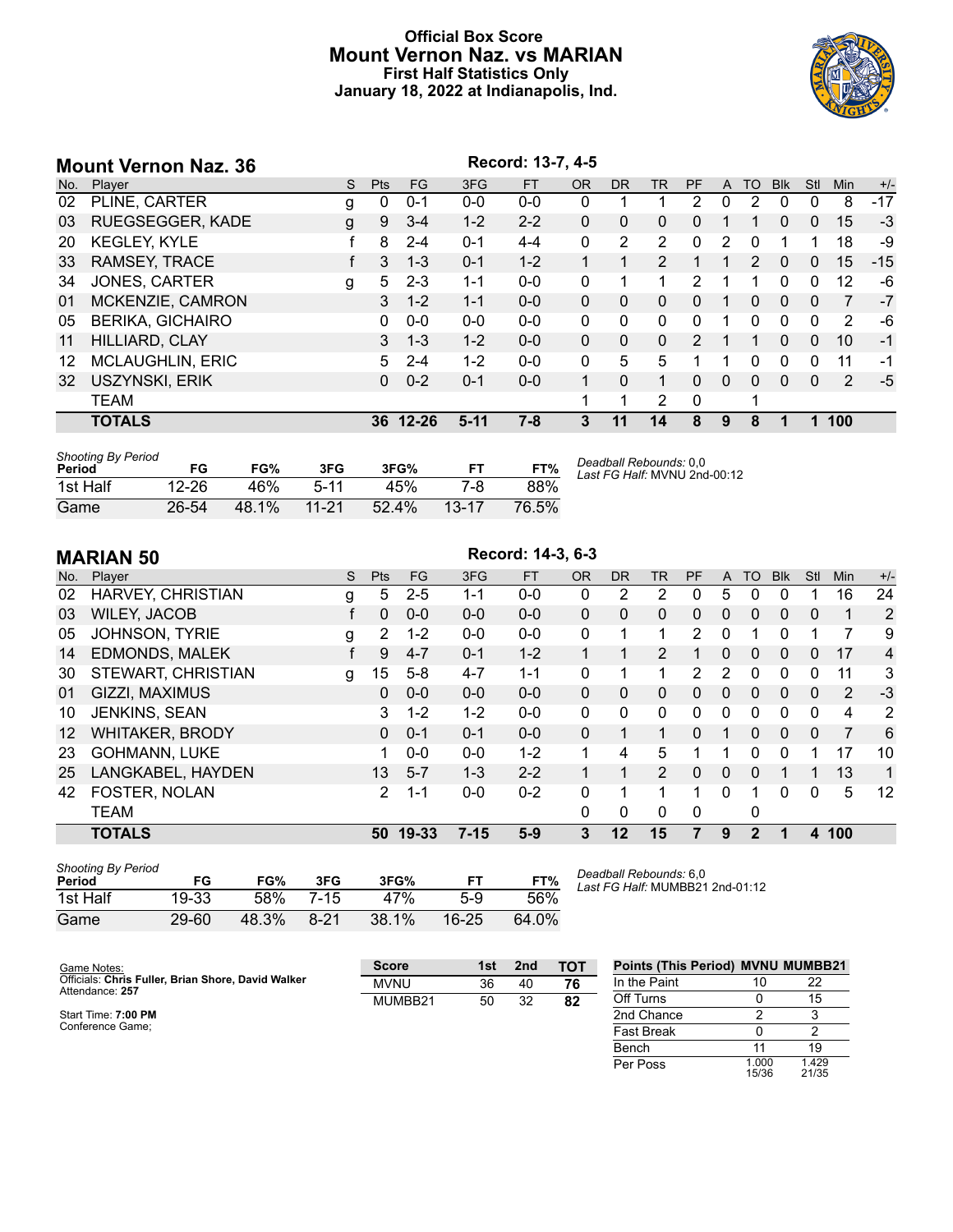# **Official Play-By-Play Mount Vernon Naz. vs MARIAN First Half January 18, 2022 at Indianapolis, Ind.**



**Period 1**

<mark>Starters:</mark><br>Mount Vernon Naz.: 02 PLINE,CARTER (g); 03 RUEGSEGGER,KADE (g); 20 KEGLEY,KYLE (f); 33 RAMSEY,TRACE (f); 34 JONES,CARTER (g);<br>MARIAN: 02 HARVEY,CHRISTIAN (g); 03 WILEY,JACOB (f); 05 JOHNSON,TYRIE (g); 14 EDMOND

| Time           | <b>VISITORS: Mount Vernon Naz.</b> | <b>Score</b> | <b>Margin</b>  | <b>HOME: MARIAN</b>                                         |
|----------------|------------------------------------|--------------|----------------|-------------------------------------------------------------|
| 19:41          | GOOD! JUMPER by RUEGSEGGER, KADE   | $0 - 2$      | V <sub>2</sub> |                                                             |
| 19:23          |                                    | $3 - 2$      | H <sub>1</sub> | GOOD! 3PTR by STEWART, CHRISTIAN                            |
| 18:56          | FOUL by RAMSEY, TRACE              |              |                |                                                             |
| 18:56          | TURNOVER by RAMSEY, TRACE          |              |                |                                                             |
| 18:56          |                                    | $4 - 2$      | H <sub>2</sub> | GOOD! FT by GOHMANN, LUKE                                   |
| 18:56          |                                    |              |                | MISSED FT by GOHMANN, LUKE                                  |
| 18:56          |                                    |              |                | REBOUND (DEADB) by TEAM                                     |
| 18:56          |                                    |              |                | SUB IN: GOHMANN, LUKE                                       |
| 18:56          |                                    |              |                | SUB OUT: WILEY, JACOB                                       |
| 18:44          |                                    |              |                | FOUL by JOHNSON, TYRIE                                      |
| 18:44<br>18:31 |                                    |              |                | TURNOVER by JOHNSON, TYRIE                                  |
| 18:30          | TURNOVER by RUEGSEGGER, KADE       |              |                |                                                             |
| 18:25          |                                    | $7 - 2$      | H <sub>5</sub> | STEAL by JOHNSON, TYRIE<br>GOOD! 3PTR by STEWART, CHRISTIAN |
| 18:08          | GOOD! JUMPER by JONES, CARTER      | $7 - 4$      | $H_3$          |                                                             |
| 18:08          | ASSIST by KEGLEY, KYLE             |              |                |                                                             |
| 18:06          | SUB IN: MCLAUGHLIN, ERIC           |              |                |                                                             |
| 18:06          | SUB OUT: RAMSEY, TRACE             |              |                |                                                             |
| 17:40          |                                    |              |                | MISSED LAYUP by EDMONDS, MALEK                              |
| 17:40          | REBOUND (DEF) by MCLAUGHLIN, ERIC  |              |                |                                                             |
| 17:25          | TURNOVER by JONES, CARTER          |              |                |                                                             |
| 17:24          |                                    |              |                | STEAL by HARVEY, CHRISTIAN                                  |
| 17:22          |                                    | $9 - 4$      | H <sub>5</sub> | GOOD! LAYUP by HARVEY, CHRISTIAN [FB/PNT]                   |
| 16:47          | TURNOVER by TEAM                   |              |                |                                                             |
| 16:30          |                                    | $12 - 4$     | H <sub>8</sub> | GOOD! 3PTR by STEWART, CHRISTIAN                            |
| 16:29          | FOUL by JONES, CARTER              |              |                |                                                             |
| 16:29          |                                    | $13 - 4$     | H9             | GOOD! FT by STEWART, CHRISTIAN                              |
| 16:02          | MISSED JUMPER by MCLAUGHLIN, ERIC  |              |                |                                                             |
| 16:02          |                                    |              |                | REBOUND (DEF) by HARVEY, CHRISTIAN                          |
| 15:50          |                                    | $15 - 4$     | H 11           | GOOD! LAYUP by EDMONDS, MALEK [PNT]                         |
| 15:50          |                                    |              |                | ASSIST by STEWART, CHRISTIAN                                |
| 15:32          | GOOD! LAYUP by KEGLEY, KYLE [PNT]  | $15-6$       | H9             |                                                             |
| 15:12          |                                    |              |                | MISSED 3PTR by EDMONDS, MALEK                               |
| 15:12          | REBOUND (DEF) by PLINE, CARTER     |              |                |                                                             |
| 15:08          | TURNOVER by PLINE, CARTER          |              |                |                                                             |
| 15:07          |                                    |              |                | STEAL by GOHMANN, LUKE                                      |
| 15:07          | FOUL by PLINE, CARTER              |              |                |                                                             |
| 15:07          |                                    |              |                | <b>TIMEOUT MEDIA</b>                                        |
| 15:07          | SUB IN: HILLIARD, CLAY             |              |                |                                                             |
| 15:07          | SUB OUT: PLINE, CARTER             |              |                |                                                             |
| 15:07          |                                    |              |                | SUB IN: LANGKABEL, HAYDEN                                   |
| 15:07          |                                    |              |                | SUB OUT: HARVEY, CHRISTIAN                                  |
| 14:58          |                                    |              |                | MISSED 3PTR by LANGKABEL, HAYDEN                            |
| 14:58          | REBOUND (DEF) by MCLAUGHLIN, ERIC  |              |                |                                                             |
| 14:51          | GOOD! 3PTR by MCLAUGHLIN, ERIC     | $15-9$       | H <sub>6</sub> |                                                             |
| 14:51          | ASSIST by HILLIARD, CLAY           |              |                |                                                             |
| 14:29          |                                    |              |                | MISSED JUMPER by JOHNSON, TYRIE                             |
| 14:29          | REBOUND (DEF) by KEGLEY, KYLE      |              |                |                                                             |
| 14:21          | MISSED 3PTR by RUEGSEGGER, KADE    |              |                |                                                             |
| 14:21          |                                    |              |                | REBOUND (DEF) by JOHNSON, TYRIE                             |
| 13:59          |                                    |              |                | MISSED 3PTR by STEWART, CHRISTIAN                           |
| 13:59          | REBOUND (DEF) by TEAM              |              |                |                                                             |
| 13:56          |                                    |              |                | SUB IN: WHITAKER, BRODY                                     |
| 13:56          |                                    |              |                | SUB OUT: JOHNSON, TYRIE                                     |
| 13:44          | GOOD! LAYUP by KEGLEY, KYLE [PNT]  | $15-11$      | H4             |                                                             |
| 13:44          | ASSIST by MCLAUGHLIN, ERIC         |              |                |                                                             |
| 13:17          |                                    |              |                | MISSED 3PTR by WHITAKER, BRODY                              |
| 13:17          |                                    |              |                | REBOUND (OFF) by GOHMANN, LUKE                              |
| 13:03          |                                    |              |                | MISSED JUMPER by EDMONDS, MALEK                             |
| 13:03<br>12:44 | REBOUND (DEF) by MCLAUGHLIN, ERIC  |              |                |                                                             |
| 12:44          | GOOD! FT by RUEGSEGGER, KADE       | $15-12$      | $H_3$          | FOUL by STEWART, CHRISTIAN                                  |
| 12:44          | GOOD! FT by RUEGSEGGER, KADE       | $15 - 13$    | H <sub>2</sub> |                                                             |
| 12:44          | SUB IN: MCKENZIE, CAMRON           |              |                |                                                             |
| 12:44          | SUB IN: RAMSEY, TRACE              |              |                |                                                             |
|                |                                    |              |                |                                                             |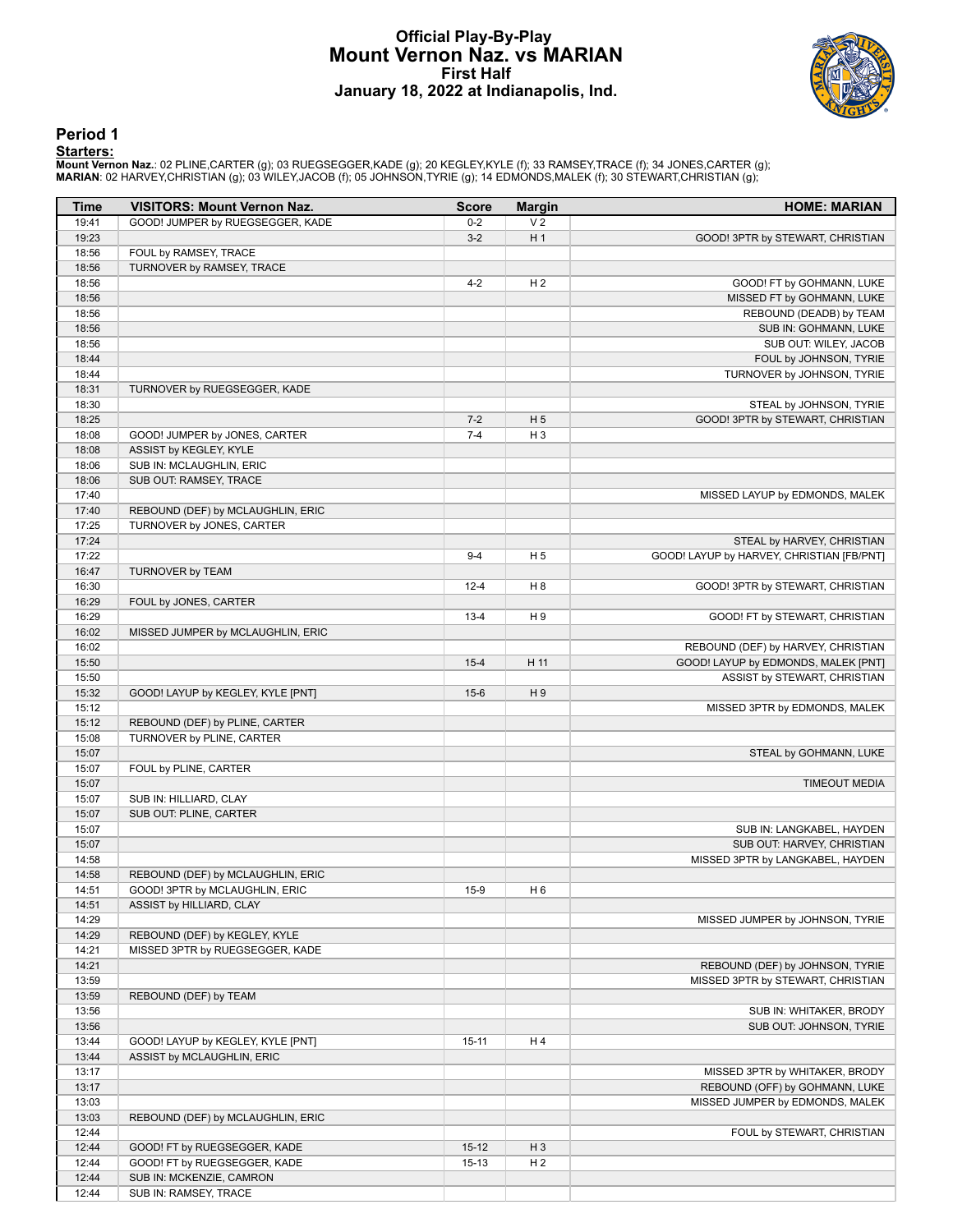| Time           | <b>VISITORS: Mount Vernon Naz.</b> | <b>Score</b> | <b>Margin</b>  | <b>HOME: MARIAN</b>                    |
|----------------|------------------------------------|--------------|----------------|----------------------------------------|
| 12:44          | SUB OUT: RUEGSEGGER, KADE          |              |                |                                        |
| 12:44          | SUB OUT: JONES, CARTER             |              |                |                                        |
| 12:44          |                                    |              |                | SUB IN: HARVEY, CHRISTIAN              |
| 12:44          |                                    |              |                | SUB OUT: STEWART, CHRISTIAN            |
| 12:19          |                                    | $17 - 13$    | H4             | GOOD! LAYUP by LANGKABEL, HAYDEN [PNT] |
| 12:06          | MISSED 3PTR by RAMSEY, TRACE       |              |                |                                        |
| 12:06          |                                    |              |                | REBOUND (DEF) by WHITAKER, BRODY       |
| 11:44          |                                    | 19-13        | H <sub>6</sub> | GOOD! JUMPER by EDMONDS, MALEK         |
| 11:25          | GOOD! 3PTR by HILLIARD, CLAY       | 19-16        | $H_3$          |                                        |
| 11:25          | ASSIST by RAMSEY, TRACE            |              |                |                                        |
| 11:06          | FOUL by MCLAUGHLIN, ERIC           |              |                |                                        |
| 11:06          | SUB IN: USZYNSKI, ERIK             |              |                |                                        |
| 11:06          | SUB OUT: KEGLEY, KYLE              |              |                |                                        |
| 11:06          |                                    |              |                | SUB IN: FOSTER, NOLAN                  |
| 11:06          |                                    |              |                | SUB OUT: EDMONDS, MALEK                |
| 11:03          |                                    | $22 - 16$    | H <sub>6</sub> | GOOD! 3PTR by LANGKABEL, HAYDEN        |
| 11:03          |                                    |              |                | ASSIST by WHITAKER, BRODY              |
| 10:40          | MISSED 3PTR by USZYNSKI, ERIK      |              |                |                                        |
| 10:40          |                                    |              |                | REBOUND (DEF) by HARVEY, CHRISTIAN     |
| 10:22          |                                    |              |                | MISSED 3PTR by LANGKABEL, HAYDEN       |
| 10:22          | REBOUND (DEF) by MCLAUGHLIN, ERIC  |              |                |                                        |
| 10:09          | MISSED JUMPER by HILLIARD, CLAY    |              |                |                                        |
| 10:09<br>09:56 |                                    |              |                | REBOUND (DEF) by GOHMANN, LUKE         |
| 09:56          |                                    | $24 - 16$    | H <sub>8</sub> | GOOD! LAYUP by FOSTER, NOLAN [PNT]     |
| 09:45          |                                    |              |                | ASSIST by GOHMANN, LUKE                |
| 09:45          | MISSED 3PTR by MCLAUGHLIN, ERIC    |              |                | REBOUND (DEF) by GOHMANN, LUKE         |
| 09:25          |                                    |              |                | MISSED LAYUP by HARVEY, CHRISTIAN      |
| 09:25          | REBOUND (DEF) by MCLAUGHLIN, ERIC  |              |                |                                        |
| 09:12          | MISSED LAYUP by MCKENZIE, CAMRON   |              |                |                                        |
| 09:12          | REBOUND (OFF) by USZYNSKI, ERIK    |              |                |                                        |
| 09:08          | MISSED LAYUP by USZYNSKI, ERIK     |              |                |                                        |
| 09:08          |                                    |              |                | REBOUND (DEF) by GOHMANN, LUKE         |
| 09:06          |                                    |              |                | <b>TIMEOUT TEAM</b>                    |
| 09:06          | SUB IN: JONES, CARTER              |              |                |                                        |
| 09:06          | SUB IN: KEGLEY, KYLE               |              |                |                                        |
| 09:06          | SUB IN: PLINE, CARTER              |              |                |                                        |
| 09:06          | SUB OUT: HILLIARD, CLAY            |              |                |                                        |
| 09:06          | SUB OUT: USZYNSKI, ERIK            |              |                |                                        |
| 09:06          | SUB OUT: MCLAUGHLIN, ERIC          |              |                |                                        |
| 08:58          |                                    | $27-16$      | H 11           | GOOD! 3PTR by HARVEY, CHRISTIAN        |
| 08:34          | MISSED LAYUP by JONES, CARTER      |              |                |                                        |
| 08:34          |                                    |              |                | REBOUND (DEF) by FOSTER, NOLAN         |
| 08:05          |                                    | 29-16        | H 13           | GOOD! LAYUP by LANGKABEL, HAYDEN [PNT] |
| 07:51          | MISSED LAYUP by PLINE, CARTER      |              |                |                                        |
| 07:51          |                                    |              |                | BLOCK by LANGKABEL, HAYDEN             |
| 07:51          | REBOUND (OFF) by TEAM              |              |                |                                        |
| 07:51          | SUB IN: RUEGSEGGER, KADE           |              |                |                                        |
| 07:51          | SUB OUT: MCKENZIE, CAMRON          |              |                |                                        |
| 07:51          |                                    |              |                | SUB IN: EDMONDS, MALEK                 |
| 07:51          |                                    |              |                | SUB IN: JOHNSON, TYRIE                 |
| 07:51          |                                    |              |                | SUB OUT: GOHMANN, LUKE                 |
| 07:51          |                                    |              |                | SUB OUT: WHITAKER, BRODY               |
| 07:42          | MISSED LAYUP by KEGLEY, KYLE       |              |                |                                        |
| 07:42          | REBOUND (OFF) by RAMSEY, TRACE     |              |                |                                        |
| 07:40          | GOOD! LAYUP by RAMSEY, TRACE [PNT] | 29-18        | H 11           |                                        |
| 07:25          |                                    |              |                | TURNOVER by FOSTER, NOLAN              |
| 07:25          | STEAL by KEGLEY, KYLE              |              |                |                                        |
| 07:25          |                                    |              |                | FOUL by JOHNSON, TYRIE                 |
| 07:25          |                                    |              |                | SUB IN: STEWART, CHRISTIAN             |
| 07:25          |                                    |              |                | SUB OUT: LANGKABEL, HAYDEN             |
| 07:16          | FOUL by PLINE, CARTER              |              |                |                                        |
| 07:16          | TURNOVER by PLINE, CARTER          |              |                |                                        |
| 07:01          |                                    | $32 - 18$    | H 14           | GOOD! 3PTR by STEWART, CHRISTIAN       |
| 07:01          |                                    |              |                | ASSIST by HARVEY, CHRISTIAN            |
| 06:44          | MISSED LAYUP by RAMSEY, TRACE      |              |                |                                        |
| 06:44          |                                    |              |                | REBOUND (DEF) by STEWART, CHRISTIAN    |
| 06:31          |                                    | $34-18$      | H 16           | GOOD! LAYUP by JOHNSON, TYRIE [PNT]    |
| 06:31          |                                    |              |                | ASSIST by STEWART, CHRISTIAN           |
| 06:28          | TIMEOUT 30SEC                      |              |                |                                        |
| 06:28          | SUB IN: HILLIARD, CLAY             |              |                |                                        |
| 06:28          | SUB OUT: PLINE, CARTER             |              |                |                                        |
| 06:28          |                                    |              |                | SUB IN: WHITAKER, BRODY                |
| 06:28          |                                    |              |                | SUB OUT: JOHNSON, TYRIE                |
| 06:14          |                                    | 34-19        |                | FOUL by FOSTER, NOLAN                  |
| 06:14          | GOOD! FT by KEGLEY, KYLE           |              | H 15           |                                        |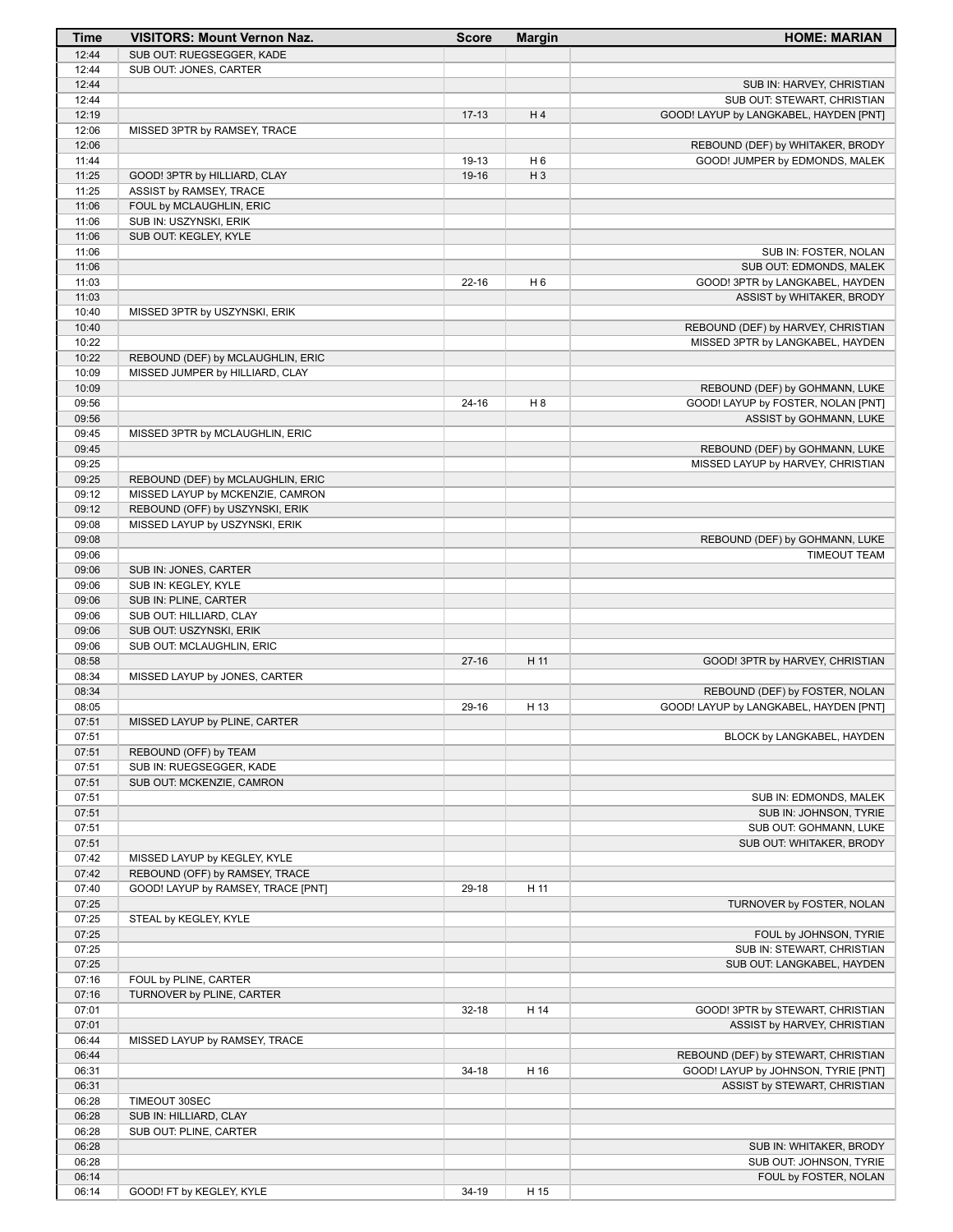| Time           | <b>VISITORS: Mount Vernon Naz.</b>                                      | <b>Score</b>       | <b>Margin</b> | <b>HOME: MARIAN</b>                                                   |
|----------------|-------------------------------------------------------------------------|--------------------|---------------|-----------------------------------------------------------------------|
| 06:14          | GOOD! FT by KEGLEY, KYLE                                                | $34 - 20$          | H 14          |                                                                       |
| 06:03          |                                                                         |                    |               | MISSED 3PTR by STEWART, CHRISTIAN                                     |
| 06:03          |                                                                         |                    |               | REBOUND (OFF) by EDMONDS, MALEK                                       |
| 05:58<br>05:58 | FOUL by JONES, CARTER                                                   |                    |               | MISSED FT by EDMONDS, MALEK                                           |
| 05:58          |                                                                         |                    |               | REBOUND (DEADB) by TEAM                                               |
| 05:58          |                                                                         | $35 - 20$          | H 15          | GOOD! FT by EDMONDS, MALEK                                            |
| 05:54          | FOUL by HILLIARD, CLAY                                                  |                    |               |                                                                       |
| 05:54          | TURNOVER by HILLIARD, CLAY                                              |                    |               |                                                                       |
| 05:54          |                                                                         |                    |               | MISSED FT by FOSTER, NOLAN                                            |
| 05:54          |                                                                         |                    |               | REBOUND (DEADB) by TEAM                                               |
| 05:54          |                                                                         |                    |               | MISSED FT by FOSTER, NOLAN                                            |
| 05:54<br>05:54 |                                                                         |                    |               | REBOUND (DEADB) by TEAM<br>SUB IN: GOHMANN, LUKE                      |
| 05:54          |                                                                         |                    |               | SUB IN: GIZZI, MAXIMUS                                                |
| 05:54          |                                                                         |                    |               | SUB OUT: FOSTER, NOLAN                                                |
| 05:54          |                                                                         |                    |               | SUB OUT: HARVEY, CHRISTIAN                                            |
| 05:30          |                                                                         | 37-20              | H 17          | GOOD! JUMPER by STEWART, CHRISTIAN [PNT]                              |
| 05:18          |                                                                         |                    |               | FOUL by GOHMANN, LUKE                                                 |
| 05:16          |                                                                         |                    |               | FOUL by STEWART, CHRISTIAN                                            |
| 05:16<br>05:16 | GOOD! FT by KEGLEY, KYLE<br>GOOD! FT by KEGLEY, KYLE                    | $37 - 21$<br>37-22 | H 16<br>H 15  |                                                                       |
| 05:16          |                                                                         |                    |               | SUB IN: LANGKABEL, HAYDEN                                             |
| 05:16          |                                                                         |                    |               | SUB OUT: WHITAKER, BRODY                                              |
| 05:02          |                                                                         | 39-22              | H 17          | GOOD! JUMPER by LANGKABEL, HAYDEN [PNT]                               |
| 04:37          | GOOD! 3PTR by JONES, CARTER                                             | 39-25              | H 14          |                                                                       |
| 04:37          | ASSIST by KEGLEY, KYLE                                                  |                    |               |                                                                       |
| 04:17          |                                                                         |                    |               | MISSED 3PTR by STEWART, CHRISTIAN                                     |
| 04:17<br>04:07 | REBOUND (DEF) by JONES, CARTER<br>GOOD! LAYUP by RUEGSEGGER, KADE [PNT] | 39-27              | H 12          |                                                                       |
| 04:07          | ASSIST by JONES, CARTER                                                 |                    |               |                                                                       |
| 04:05          |                                                                         |                    |               | TIMEOUT 30SEC                                                         |
| 04:05          | SUB IN: BERIKA, GICHAIRO                                                |                    |               |                                                                       |
| 04:05          | SUB OUT: JONES, CARTER                                                  |                    |               |                                                                       |
| 04:05          |                                                                         |                    |               | SUB IN: JENKINS, SEAN                                                 |
| 04:05          |                                                                         |                    |               | SUB IN: HARVEY, CHRISTIAN                                             |
| 04:05          |                                                                         |                    |               | SUB OUT: STEWART, CHRISTIAN                                           |
| 04:05<br>03:49 |                                                                         | 42-27              | H 15          | SUB OUT: GIZZI, MAXIMUS<br>GOOD! 3PTR by JENKINS, SEAN                |
| 03:49          |                                                                         |                    |               | ASSIST by HARVEY, CHRISTIAN                                           |
| 03:32          | MISSED 3PTR by KEGLEY, KYLE                                             |                    |               |                                                                       |
| 03:32          |                                                                         |                    |               | REBOUND (DEF) by LANGKABEL, HAYDEN                                    |
| 03:19          |                                                                         | 44-27              | H 17          | GOOD! LAYUP by EDMONDS, MALEK [PNT]                                   |
| 03:19          |                                                                         |                    |               | ASSIST by HARVEY, CHRISTIAN                                           |
| 02:59<br>02:59 | GOOD! 3PTR by RUEGSEGGER, KADE<br>ASSIST by BERIKA, GICHAIRO            | 44-30              | H 14          |                                                                       |
| 02:34          |                                                                         | 46-30              | H 16          | GOOD! LAYUP by EDMONDS, MALEK [PNT]                                   |
| 02:34          |                                                                         |                    |               | ASSIST by HARVEY, CHRISTIAN                                           |
| 02:19          | MISSED 3PTR by HILLIARD, CLAY                                           |                    |               |                                                                       |
| 02:19          |                                                                         |                    |               | REBOUND (DEF) by EDMONDS, MALEK                                       |
| 02:02          |                                                                         |                    |               | MISSED 3PTR by JENKINS, SEAN                                          |
| 02:02          |                                                                         |                    |               | REBOUND (OFF) by LANGKABEL, HAYDEN                                    |
| 02:00          | FOUL by HILLIARD, CLAY                                                  |                    |               |                                                                       |
| 02:00<br>02:00 |                                                                         | 47-30<br>48-30     | H 17<br>H 18  | GOOD! FT by LANGKABEL, HAYDEN<br>GOOD! FT by LANGKABEL, HAYDEN        |
| 02:00          | SUB IN: MCLAUGHLIN, ERIC                                                |                    |               |                                                                       |
| 02:00          | SUB IN: MCKENZIE, CAMRON                                                |                    |               |                                                                       |
| 02:00          | SUB OUT: BERIKA, GICHAIRO                                               |                    |               |                                                                       |
| 02:00          | SUB OUT: HILLIARD, CLAY                                                 |                    |               |                                                                       |
| 01:42          | GOOD! LAYUP by MCLAUGHLIN, ERIC [PNT]                                   | 48-32              | H 16          |                                                                       |
| 01:42          | ASSIST by MCKENZIE, CAMRON                                              |                    |               |                                                                       |
| 01:24<br>01:24 |                                                                         | 50-32              | H 18          | GOOD! LAYUP by LANGKABEL, HAYDEN [PNT]<br>ASSIST by HARVEY, CHRISTIAN |
| 01:02          |                                                                         |                    |               | FOUL by EDMONDS, MALEK                                                |
| 01:02          | GOOD! FT by RAMSEY, TRACE                                               | 50-33              | H 17          |                                                                       |
| 01:02          | MISSED FT by RAMSEY, TRACE                                              |                    |               |                                                                       |
| 01:02          |                                                                         |                    |               | REBOUND (DEF) by GOHMANN, LUKE                                        |
| 00:50          |                                                                         |                    |               | MISSED JUMPER by HARVEY, CHRISTIAN                                    |
| 00:50          | REBOUND (DEF) by KEGLEY, KYLE                                           |                    |               |                                                                       |
| 00:34<br>00:34 | GOOD! 3PTR by MCKENZIE, CAMRON<br>ASSIST by RUEGSEGGER, KADE            | 50-36              | H 14          |                                                                       |
| 00:04          |                                                                         |                    |               | MISSED LAYUP by HARVEY, CHRISTIAN                                     |
| 00:04          | BLOCK by KEGLEY, KYLE                                                   |                    |               |                                                                       |
| 00:03          | REBOUND (DEF) by RAMSEY, TRACE                                          |                    |               |                                                                       |
| 00:00          | TURNOVER by RAMSEY, TRACE                                               |                    |               |                                                                       |
| 00:00          |                                                                         |                    |               | STEAL by LANGKABEL, HAYDEN                                            |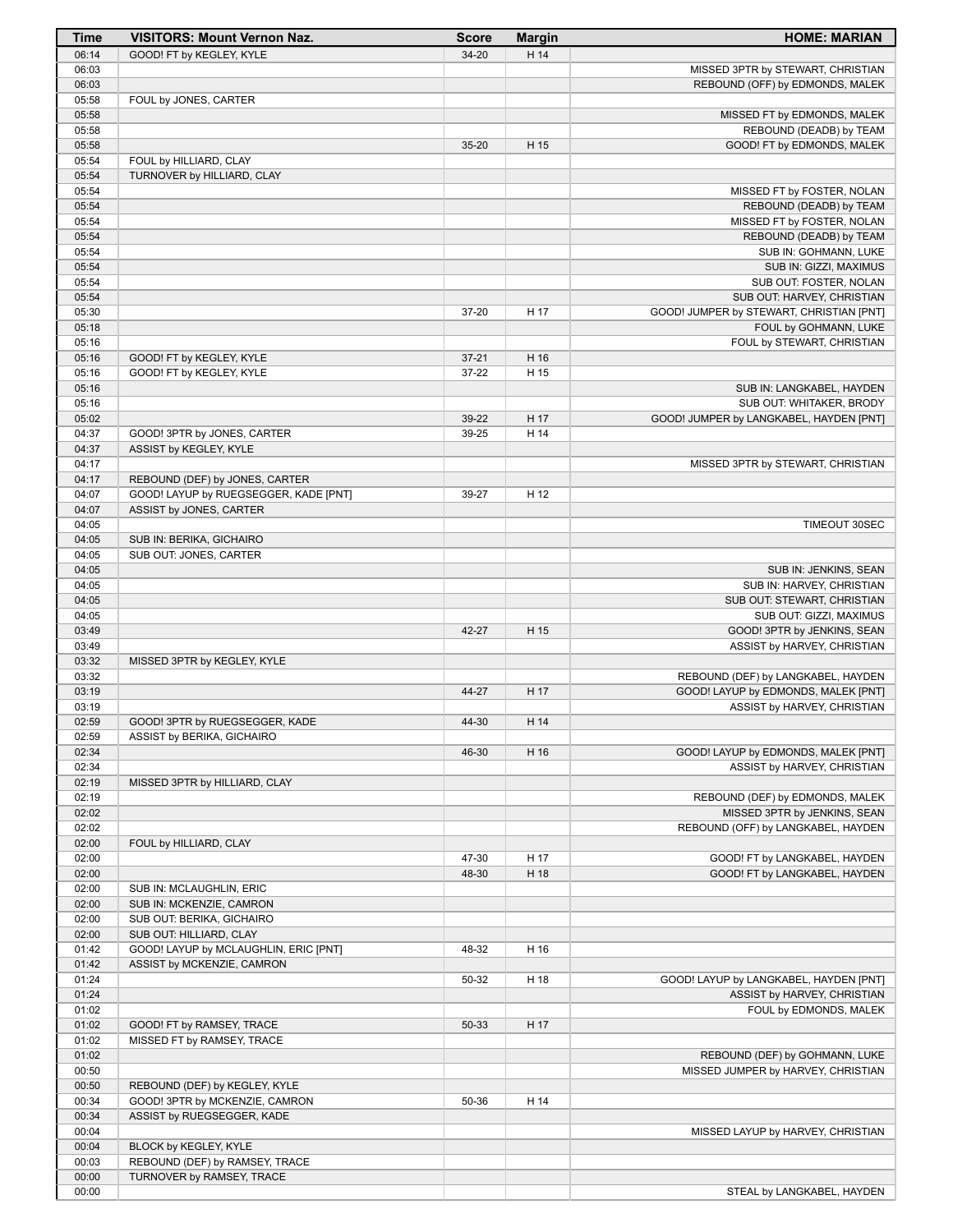# **Mount Vernon Naz. 36, MARIAN 50**

| Points (This Period) | <b>MVNU</b>    | MUMBB21        |
|----------------------|----------------|----------------|
| In the Paint         | 10             | 22             |
| Off Turns            |                | 15             |
| 2nd Chance           | ◠              |                |
| Fast Break           |                |                |
| Bench                | 11             | 1 Q            |
| Per Poss             | 1.000<br>15/36 | 1.429<br>21/35 |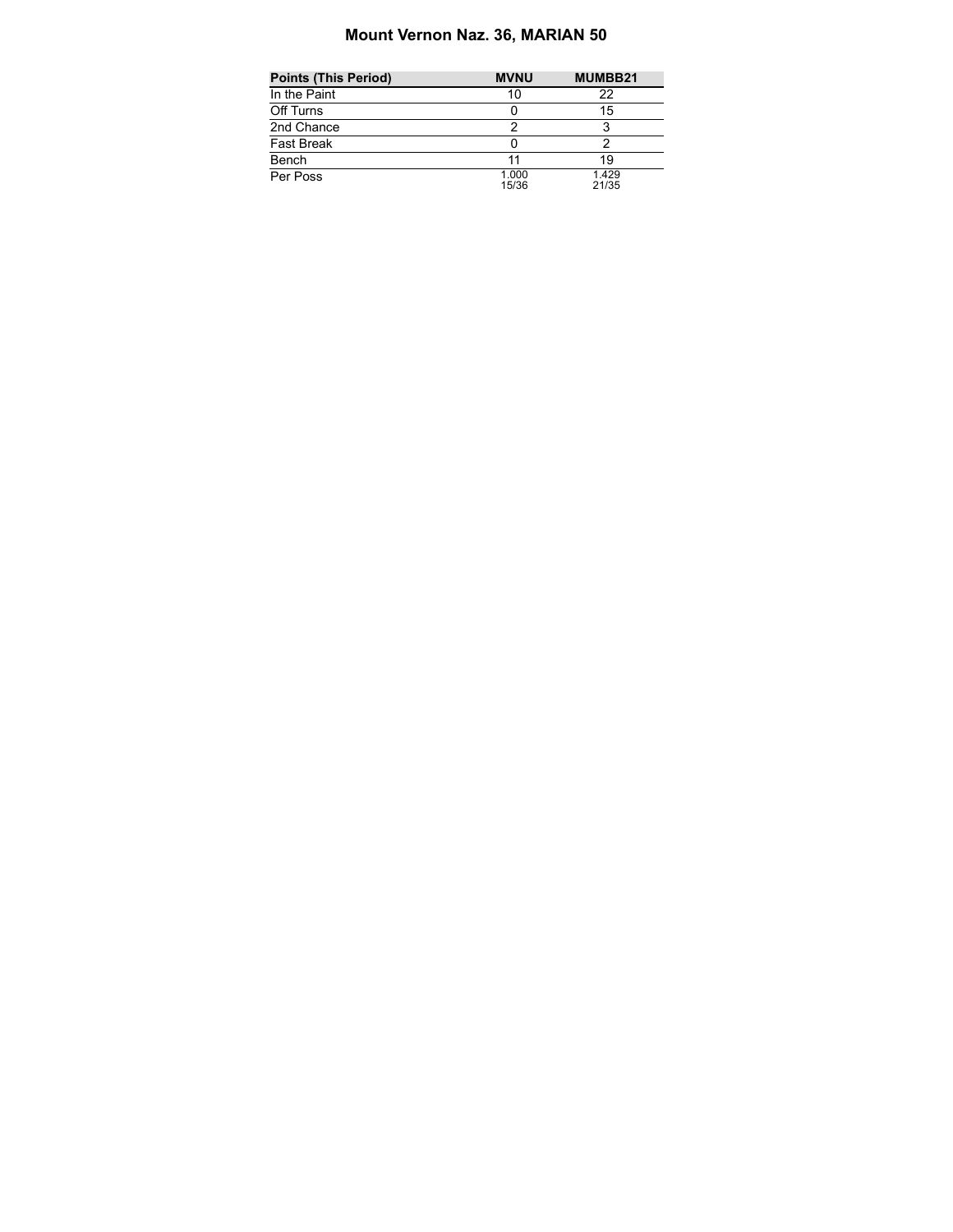# **Official Box Score Mount Vernon Naz. vs MARIAN Second Half Statistics Only January 18, 2022 at Indianapolis, Ind.**



|     | <b>Mount Vernon Naz. 40</b> |   |            |          |          | Record: 13-7, 4-5 |                |                |          |                |          |          |              |              |              |             |
|-----|-----------------------------|---|------------|----------|----------|-------------------|----------------|----------------|----------|----------------|----------|----------|--------------|--------------|--------------|-------------|
| No. | Player                      | S | <b>Pts</b> | FG       | 3FG      | <b>FT</b>         | <b>OR</b>      | D <sub>R</sub> | TR       | PF             | A        | TO       | <b>Blk</b>   | Stl          | Min          | $+/-$       |
| 02  | PLINE, CARTER               | g | 5.         | $2-6$    | $1 - 2$  | $0 - 0$           | 0              | 0              | 0        | $\overline{2}$ | 2        | 0        | $\Omega$     |              | 15           | 3           |
| 03  | <b>RUEGSEGGER, KADE</b>     | g | 10         | $2 - 2$  | $2 - 2$  | $4 - 5$           | 1              | 3              | 4        | 5              | 3        | 0        |              | 0            | 20           | 7           |
| 20  | <b>KEGLEY, KYLE</b>         |   | 8          | $3 - 4$  | $0 - 0$  | $2 - 4$           | $\mathbf{0}$   | 6              | 6        |                | 0        | 1        | 3            |              | 17           | 9           |
| 33  | RAMSEY, TRACE               |   | 0          | $0 - 3$  | $0 - 2$  | $0 - 0$           |                | 0              |          | 0              | 3        |          | $\mathbf{0}$ | 0            | 7            | -5          |
| 34  | <b>JONES, CARTER</b>        | g | 2          | $1 - 2$  | $0 - 0$  | $0 - 0$           | 0              | 2              | 2        | 2              | $\Omega$ | 0        | $\Omega$     | 0            | 16           | 5           |
| 01  | MCKENZIE, CAMRON            |   | 0          | $0 - 1$  | $0 - 0$  | $0 - 0$           | $\Omega$       | $\Omega$       | $\Omega$ | $\Omega$       | $\Omega$ | $\Omega$ | $\Omega$     | $\Omega$     | 2            | 5           |
| 05  | <b>BERIKA, GICHAIRO</b>     |   | 2          | $1 - 2$  | $0 - 0$  | $0 - 0$           | 0              |                |          | 0              | 0        |          | $\Omega$     | $\Omega$     | 3            | $-1$        |
| 11  | HILLIARD, CLAY              |   | 13         | $5 - 7$  | $3 - 4$  | $0 - 0$           | $\Omega$       |                |          | $\Omega$       | $\Omega$ | 0        | $\Omega$     | $\Omega$     | 15           | 14          |
| 12  | <b>MCLAUGHLIN, ERIC</b>     |   | 0          | $0 - 1$  | $0 - 0$  | $0 - 0$           | 0              | $\Omega$       | $\Omega$ | 2              |          | 3        | $\mathbf{0}$ | 0            | 5            | 3           |
| 32  | USZYNSKI, ERIK              |   | 0          | $0 - 0$  | $0 - 0$  | $0 - 0$           | $\Omega$       | $\Omega$       | $\Omega$ | 0              | 0        | 0        | $\Omega$     | $\mathbf{0}$ | $\mathbf{0}$ | $\mathbf 0$ |
|     | <b>TEAM</b>                 |   |            |          |          |                   | $\Omega$       |                |          | $\Omega$       |          | 0        |              |              |              |             |
|     | <b>TOTALS</b>               |   |            | 40 14-28 | $6 - 10$ | $6 - 9$           | $\overline{2}$ | 14             | 16       | $12 \,$        | 9        | 6        | 4            |              | 2 100        |             |
|     |                             |   |            |          |          |                   |                |                |          |                |          |          |              |              |              |             |

| <b>Shooting By Period</b><br>Period | FG    | FG%   | 3FG          | 3FG%     | FT        | FT%   | Deadball Rebounds: 0.0<br>Last FG Half: MVNU - |
|-------------------------------------|-------|-------|--------------|----------|-----------|-------|------------------------------------------------|
| 2nd Half                            | 14-28 | 50%   | <u> 6-10</u> | 60%      | հ-9       | 67%   |                                                |
| Game                                | 26-54 | 48.1% | $11 - 21$    | $52.4\%$ | $13 - 17$ | 76.5% |                                                |

**MARIAN 32 Record: 14-3, 6-3**<br> **No. Player Record: 14-3, 6-3**<br> **Record: 14-3, 6-3** No. Player S Pts FG 3FG FT OR DR TR PF A TO Blk Stl Min +/- HARVEY, CHRISTIAN g 2 1-4 0-1 0-0 0 1 1 2 2 2 0 1 11 -6 WILEY, JACOB f 0 0-0 0-0 0-0 0 0 0 0 0 0 0 0 0 0 JOHNSON, TYRIE g 0 0-1 0-1 0-0 3 2 5 0 0 0 0 1 13 -6 EDMONDS, MALEK f 6 3-5 0-1 0-1 0 2 2 4 0 1 0 1 14 -8 STEWART, CHRISTIAN g 16 3-7 1-2 9-10 2 1 3 0 0 1 0 0 17 -5 GIZZI, MAXIMUS 0 0-0 0-0 0-0 0 0 0 0 0 0 0 0 0 0 JENKINS, SEAN 0 0-0 0-0 0-0 0 0 0 0 0 0 0 0 0 0 WHITAKER, BRODY 4 2-3 0-0 0-0 0 2 2 2 0 0 0 1 9 -10 GOHMANN, LUKE 0 0-2 0-1 0-0 1 4 5 2 0 2 0 0 15 0 LANGKABEL, HAYDEN 4 1-3 0-0 2-5 0 2 2 0 0 0 0 0 16 -6 FOSTER, NOLAN 0 0-2 0-0 0-0 0 0 0 0 1 0 0 0 5 1 TEAM 0 1 1 0 0

**TOTALS 32 10-27 1-6 11-16 6 15 21 10 3 6 0 4 100**

| <b>Shooting By Period</b><br>Period | FG        | FG%   | 3FG    | 3FG%  |           | FT%   |
|-------------------------------------|-----------|-------|--------|-------|-----------|-------|
| 2nd Half                            | $10 - 27$ | 37%   | 1-6    | 17%   | 11-16     | 69%   |
| Game                                | $29 - 60$ | 48.3% | $8-21$ | 38.1% | $16 - 25$ | 64.0% |

*Deadball Rebounds:* 6,0 *Last FG Half:* MUMBB21 -

| Game Notes:                                                           | <b>Score</b> | 1st | 2nd | <b>TOT</b> | <b>Points (This Period) MVNU MUMBB21</b> |                |                |
|-----------------------------------------------------------------------|--------------|-----|-----|------------|------------------------------------------|----------------|----------------|
| Officials: Chris Fuller, Brian Shore, David Walker<br>Attendance: 257 | <b>MVNU</b>  | 36  | 40  | 76         | In the Paint                             |                |                |
|                                                                       | MUMBB21      | 50  | 32  | 82         | Off Turns                                |                |                |
| Start Time: 7:00 PM                                                   |              |     |     |            | 2nd Chance                               |                |                |
| Conference Game;                                                      |              |     |     |            | <b>Fast Break</b>                        |                |                |
|                                                                       |              |     |     |            | Bench                                    | 15             |                |
|                                                                       |              |     |     |            | Per Poss                                 | 1.081<br>16/37 | 0.865<br>16/37 |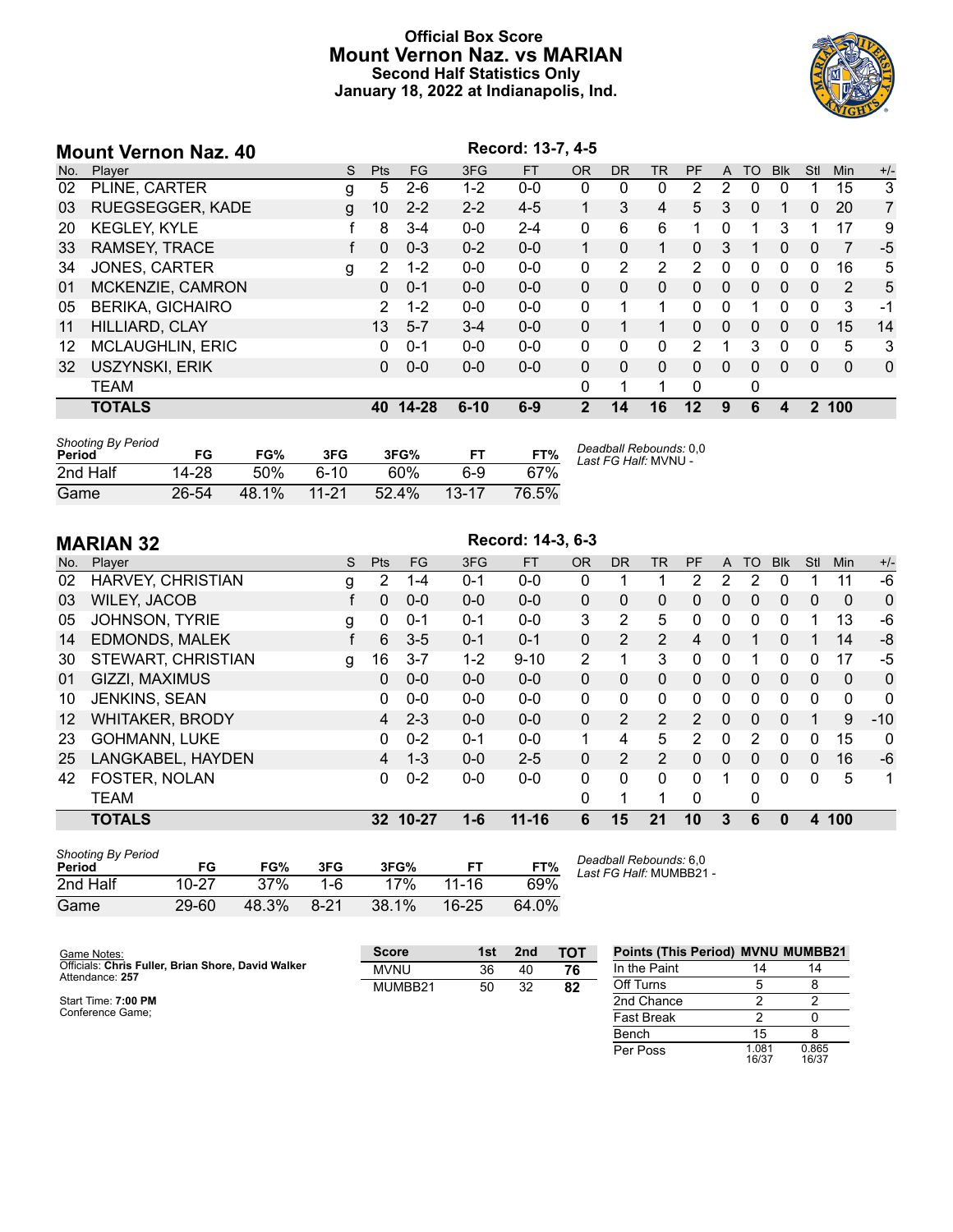# **Official Play-By-Play Mount Vernon Naz. vs MARIAN Second Half January 18, 2022 at Indianapolis, Ind.**



## **Period 2**

## **Starters:**

Mount Vernon Naz.: 02 PLINE,CARTER (g); 03 RUEGSEGGER,KADE (g); 20 KEGLEY,KYLE (f); 33 RAMSEY,TRACE (f); 34 JONES,CARTER (g);<br>MARIAN: 02 HARVEY,CHRISTIAN (g); 03 WILEY,JACOB (f); 05 JOHNSON,TYRIE (g); 14 EDMONDS,MALEK (f);

| Time           | <b>VISITORS: Mount Vernon Naz.</b> | <b>Score</b>   | <b>Margin</b> | <b>HOME: MARIAN</b>                                              |
|----------------|------------------------------------|----------------|---------------|------------------------------------------------------------------|
| 20:00          |                                    |                |               | SUB IN: GOHMANN, LUKE                                            |
| 20:00          |                                    |                |               | SUB OUT: WILEY, JACOB                                            |
| 19:46          |                                    |                |               | FOUL by GOHMANN, LUKE                                            |
| 19:46          |                                    |                |               | TURNOVER by GOHMANN, LUKE                                        |
| 19:23          | MISSED LAYUP by PLINE, CARTER      |                |               |                                                                  |
| 19:23          |                                    |                |               | REBOUND (DEF) by GOHMANN, LUKE                                   |
| 19:09          |                                    | 52-36          | H 16          | GOOD! JUMPER by EDMONDS, MALEK [PNT]                             |
| 18:52          | GOOD! DUNK by KEGLEY, KYLE [PNT]   | 52-38          | H 14          |                                                                  |
| 18:52          | ASSIST by PLINE, CARTER            |                |               |                                                                  |
| 18:26<br>18:26 | FOUL by RUEGSEGGER, KADE           |                |               |                                                                  |
| 18:26          |                                    | 53-38<br>54-38 | H 15<br>H 16  | GOOD! FT by STEWART, CHRISTIAN<br>GOOD! FT by STEWART, CHRISTIAN |
| 18:07          | MISSED LAYUP by RAMSEY, TRACE      |                |               |                                                                  |
| 18:07          | REBOUND (OFF) by RAMSEY, TRACE     |                |               |                                                                  |
| 18:02          | GOOD! LAYUP by KEGLEY, KYLE [PNT]  | 54-40          | H 14          |                                                                  |
| 18:02          | ASSIST by RAMSEY, TRACE            |                |               |                                                                  |
| 17:43          |                                    |                |               | MISSED 3PTR by HARVEY, CHRISTIAN                                 |
| 17:43          | REBOUND (DEF) by RUEGSEGGER, KADE  |                |               |                                                                  |
| 17:30          | MISSED 3PTR by RAMSEY, TRACE       |                |               |                                                                  |
| 17:30          |                                    |                |               | REBOUND (DEF) by GOHMANN, LUKE                                   |
| 16:58          |                                    | 57-40          | H 17          | GOOD! 3PTR by STEWART, CHRISTIAN                                 |
| 16:36          | GOOD! LAYUP by PLINE, CARTER [PNT] | 57-42          | H 15          |                                                                  |
| 16:36          | ASSIST by RAMSEY, TRACE            |                |               |                                                                  |
| 16:15          |                                    |                |               | MISSED 3PTR by GOHMANN, LUKE                                     |
| 16:15          | REBOUND (DEF) by KEGLEY, KYLE      |                |               |                                                                  |
| 15:59          | TURNOVER by RAMSEY, TRACE          |                |               |                                                                  |
| 15:59          |                                    |                |               | <b>TIMEOUT MEDIA</b>                                             |
| 15:59          |                                    |                |               | SUB IN: LANGKABEL, HAYDEN                                        |
| 15:59          |                                    |                |               | SUB OUT: HARVEY, CHRISTIAN                                       |
| 15:43          |                                    |                |               | MISSED LAYUP by EDMONDS, MALEK                                   |
| 15:43          |                                    |                |               | REBOUND (OFF) by JOHNSON, TYRIE                                  |
| 15:42          | FOUL by RUEGSEGGER, KADE           |                |               |                                                                  |
| 15:31          |                                    | 59-42          | H 17          | GOOD! JUMPER by STEWART, CHRISTIAN                               |
| 15:07          | TURNOVER by KEGLEY, KYLE           |                |               |                                                                  |
| 15:06          |                                    |                |               | STEAL by JOHNSON, TYRIE                                          |
| 14:49          |                                    | 61-42          | H 19          | GOOD! JUMPER by LANGKABEL, HAYDEN [PNT]                          |
| 14:49<br>14:49 | FOUL by JONES, CARTER              | 62-42          | H 20          | GOOD! FT by LANGKABEL, HAYDEN                                    |
| 14:49          | SUB IN: HILLIARD, CLAY             |                |               |                                                                  |
| 14:49          | SUB IN: MCLAUGHLIN, ERIC           |                |               |                                                                  |
| 14:49          | SUB OUT: RAMSEY, TRACE             |                |               |                                                                  |
| 14:49          | SUB OUT: JONES, CARTER             |                |               |                                                                  |
| 14:29          | GOOD! 3PTR by RUEGSEGGER, KADE     | 62-45          | H 17          |                                                                  |
| 14:29          | ASSIST by MCLAUGHLIN, ERIC         |                |               |                                                                  |
| 14:12          |                                    |                |               | TURNOVER by GOHMANN, LUKE                                        |
| 14:11          | STEAL by PLINE, CARTER             |                |               |                                                                  |
| 14:08          | TURNOVER by MCLAUGHLIN, ERIC       |                |               |                                                                  |
| 14:08          |                                    |                |               | STEAL by EDMONDS, MALEK                                          |
| 13:52          |                                    |                |               | MISSED 3PTR by JOHNSON, TYRIE                                    |
| 13:52          |                                    |                |               | REBOUND (OFF) by JOHNSON, TYRIE                                  |
| 13:36          |                                    |                |               | MISSED JUMPER by STEWART, CHRISTIAN                              |
| 13:36          | BLOCK by KEGLEY, KYLE              |                |               |                                                                  |
| 13:35          |                                    |                |               | REBOUND (OFF) by STEWART, CHRISTIAN                              |
| 13:34          |                                    |                |               | MISSED 3PTR by EDMONDS, MALEK                                    |
| 13:34          |                                    |                |               | REBOUND (OFF) by JOHNSON, TYRIE                                  |
| 13:16          |                                    |                |               | FOUL by EDMONDS, MALEK                                           |
| 13:16          |                                    |                |               | TURNOVER by EDMONDS, MALEK                                       |
| 13:16          |                                    |                |               | <b>TIMEOUT TEAM</b>                                              |
| 13:16          | SUB IN: BERIKA, GICHAIRO           |                |               |                                                                  |
| 13:16          | SUB OUT: KEGLEY, KYLE              |                |               |                                                                  |
| 13:16          |                                    |                |               | SUB IN: FOSTER, NOLAN                                            |
| 13:16          |                                    |                |               | SUB OUT: EDMONDS, MALEK                                          |
| 13:09          | FOUL by MCLAUGHLIN, ERIC           |                |               |                                                                  |
| 13:09          | TURNOVER by MCLAUGHLIN, ERIC       |                |               |                                                                  |
| 13:09          |                                    |                |               | SUB IN: WHITAKER, BRODY                                          |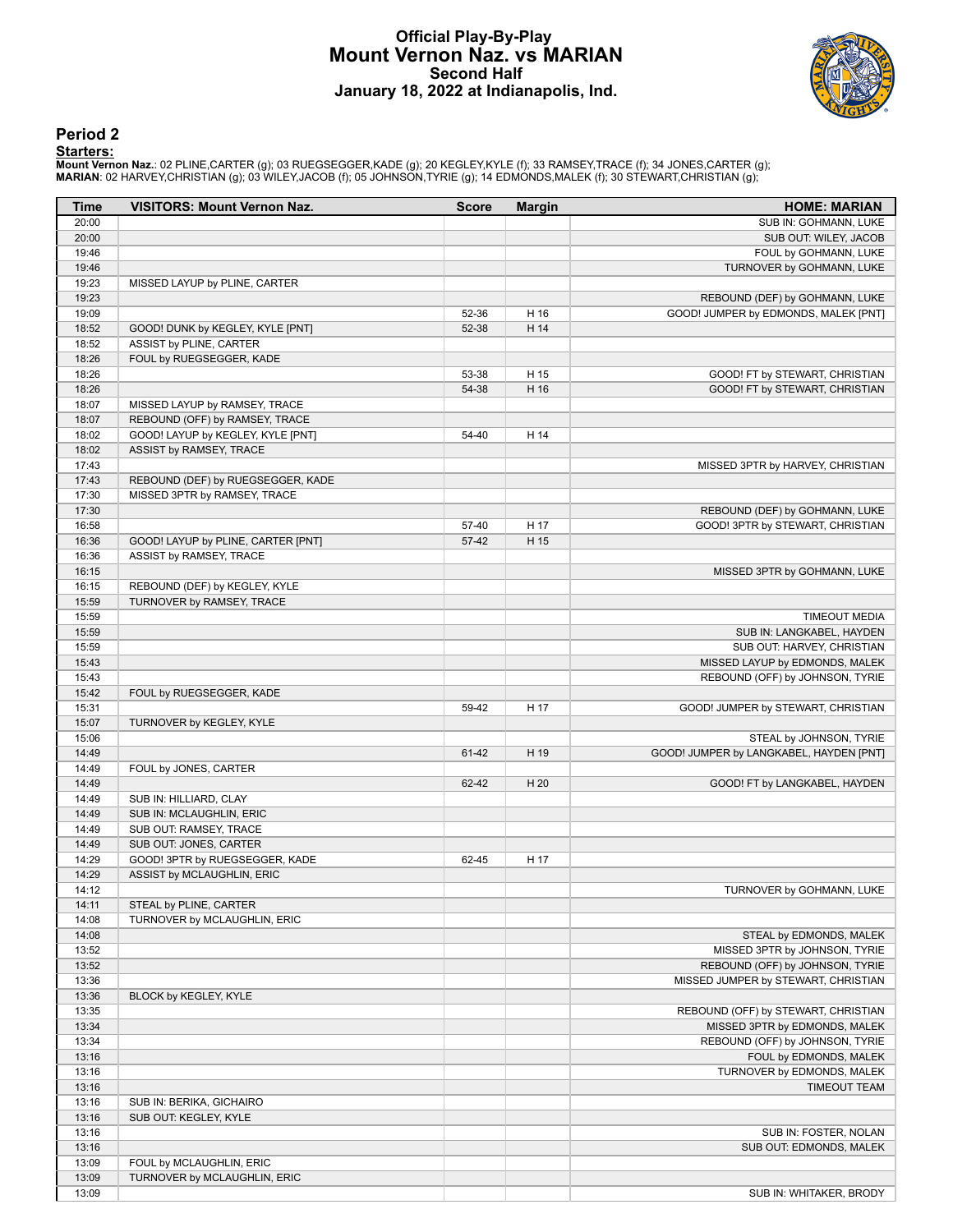| Time           | <b>VISITORS: Mount Vernon Naz.</b>                                         | <b>Score</b> | <b>Margin</b> | <b>HOME: MARIAN</b>                                                   |
|----------------|----------------------------------------------------------------------------|--------------|---------------|-----------------------------------------------------------------------|
| 13:09          |                                                                            |              |               | SUB OUT: JOHNSON, TYRIE                                               |
| 12:55          |                                                                            | 64-45        | H 19          | GOOD! LAYUP by WHITAKER, BRODY [PNT]                                  |
| 12:55          |                                                                            |              |               | ASSIST by FOSTER, NOLAN                                               |
| 12:38          | MISSED LAYUP by BERIKA, GICHAIRO                                           |              |               |                                                                       |
| 12:38          |                                                                            |              |               | REBOUND (DEF) by GOHMANN, LUKE                                        |
| 12:23          |                                                                            |              |               | MISSED JUMPER by FOSTER, NOLAN                                        |
| 12:23<br>12:10 | REBOUND (DEF) by RUEGSEGGER, KADE<br>GOOD! LAYUP by BERIKA, GICHAIRO [PNT] | 64-47        | H 17          |                                                                       |
| 11:44          |                                                                            |              |               | MISSED JUMPER by FOSTER, NOLAN                                        |
| 11:44          | REBOUND (DEF) by BERIKA, GICHAIRO                                          |              |               |                                                                       |
| 11:21          |                                                                            |              |               | FOUL by WHITAKER, BRODY                                               |
| 11:19          | MISSED JUMPER by MCLAUGHLIN, ERIC                                          |              |               |                                                                       |
| 11:19          |                                                                            |              |               | REBOUND (DEF) by LANGKABEL, HAYDEN                                    |
| 11:15          | FOUL by PLINE, CARTER                                                      |              |               |                                                                       |
| 11:07          |                                                                            |              |               | MISSED 3PTR by STEWART, CHRISTIAN                                     |
| 11:07          |                                                                            |              |               | REBOUND (OFF) by GOHMANN, LUKE                                        |
| 11:02          |                                                                            |              |               | MISSED LAYUP by GOHMANN, LUKE                                         |
| 11:02          | REBOUND (DEF) by TEAM                                                      |              |               |                                                                       |
| 11:00          | SUB IN: JONES, CARTER                                                      |              |               |                                                                       |
| 11:00          | SUB OUT: PLINE, CARTER                                                     |              |               |                                                                       |
| 10:51          | TURNOVER by BERIKA, GICHAIRO                                               |              |               |                                                                       |
| 10:50          |                                                                            |              |               | STEAL by WHITAKER, BRODY                                              |
| 10:29<br>10:29 | FOUL by MCLAUGHLIN, ERIC                                                   |              |               |                                                                       |
| 10:29          |                                                                            |              |               | MISSED FT by LANGKABEL, HAYDEN<br>REBOUND (DEADB) by TEAM             |
| 10:29          |                                                                            | 65-47        | H 18          | GOOD! FT by LANGKABEL, HAYDEN                                         |
| 10:29          | SUB IN: KEGLEY, KYLE                                                       |              |               |                                                                       |
| 10:29          | SUB IN: RAMSEY, TRACE                                                      |              |               |                                                                       |
| 10:29          | SUB OUT: BERIKA, GICHAIRO                                                  |              |               |                                                                       |
| 10:29          | SUB OUT: MCLAUGHLIN, ERIC                                                  |              |               |                                                                       |
| 10:29          |                                                                            |              |               | SUB IN: HARVEY, CHRISTIAN                                             |
| 10:29          |                                                                            |              |               | SUB IN: EDMONDS, MALEK                                                |
| 10:29          |                                                                            |              |               | SUB OUT: FOSTER, NOLAN                                                |
| 10:29          |                                                                            |              |               | SUB OUT: STEWART, CHRISTIAN                                           |
| 10:15          | MISSED JUMPER by JONES, CARTER                                             |              |               |                                                                       |
| 10:15          |                                                                            |              |               | REBOUND (DEF) by HARVEY, CHRISTIAN                                    |
| 09:58          |                                                                            | 67-47        | H 20          | GOOD! LAYUP by WHITAKER, BRODY [PNT]                                  |
| 09:44          | MISSED JUMPER by HILLIARD, CLAY                                            |              |               |                                                                       |
| 09:44          | REBOUND (OFF) by RUEGSEGGER, KADE                                          |              |               |                                                                       |
| 09:40<br>09:40 | MISSED 3PTR by RAMSEY, TRACE                                               |              |               |                                                                       |
| 09:26          |                                                                            |              |               | REBOUND (DEF) by WHITAKER, BRODY<br>MISSED LAYUP by HARVEY, CHRISTIAN |
| 09:26          | REBOUND (DEF) by HILLIARD, CLAY                                            |              |               |                                                                       |
| 09:20          | GOOD! LAYUP by HILLIARD, CLAY [FB/PNT]                                     | 67-49        | H 18          |                                                                       |
| 08:57          |                                                                            | 69-49        | H 20          | GOOD! LAYUP by EDMONDS, MALEK [PNT]                                   |
| 08:57          |                                                                            |              |               | ASSIST by HARVEY, CHRISTIAN                                           |
| 08:39          | GOOD! 3PTR by RUEGSEGGER, KADE                                             | 69-52        | H 17          |                                                                       |
| 08:39          | ASSIST by RAMSEY, TRACE                                                    |              |               |                                                                       |
| 08:35          |                                                                            |              |               | <b>TIMEOUT TEAM</b>                                                   |
| 08:35          | SUB IN: MCKENZIE, CAMRON                                                   |              |               |                                                                       |
| 08:35          | SUB OUT: RAMSEY, TRACE                                                     |              |               |                                                                       |
| 08:35          |                                                                            |              |               | SUB IN: JOHNSON, TYRIE                                                |
| 08:35          |                                                                            |              |               | SUB OUT: GOHMANN, LUKE                                                |
| 08:21          |                                                                            |              |               | TURNOVER by HARVEY, CHRISTIAN                                         |
| 08:20          | STEAL by KEGLEY, KYLE                                                      |              |               |                                                                       |
| 08:10          | GOOD! JUMPER by HILLIARD, CLAY                                             | 69-54        | H 15          |                                                                       |
| 07:48<br>07:48 |                                                                            | 71-54        | H 17          | GOOD! LAYUP by EDMONDS, MALEK [PNT]<br>ASSIST by HARVEY, CHRISTIAN    |
| 07:33          | GOOD! LAYUP by JONES, CARTER [PNT]                                         | 71-56        | H 15          |                                                                       |
| 07:33          | ASSIST by RUEGSEGGER, KADE                                                 |              |               |                                                                       |
| 07:13          |                                                                            |              |               | MISSED LAYUP by HARVEY, CHRISTIAN                                     |
| 07:13          | BLOCK by KEGLEY, KYLE                                                      |              |               |                                                                       |
| 07:12          | REBOUND (DEF) by KEGLEY, KYLE                                              |              |               |                                                                       |
| 07:04          |                                                                            |              |               | FOUL by WHITAKER, BRODY                                               |
| 07:04          |                                                                            |              |               | SUB IN: STEWART, CHRISTIAN                                            |
| 07:04          |                                                                            |              |               | SUB OUT: LANGKABEL, HAYDEN                                            |
| 06:56          | GOOD! 3PTR by HILLIARD, CLAY                                               | 71-59        | H 12          |                                                                       |
| 06:56          | ASSIST by RUEGSEGGER, KADE                                                 |              |               |                                                                       |
| 06:45          |                                                                            |              |               | FOUL by HARVEY, CHRISTIAN                                             |
| 06:45          |                                                                            |              |               | TURNOVER by HARVEY, CHRISTIAN                                         |
| 06:45          |                                                                            |              |               | <b>TIMEOUT TEAM</b>                                                   |
| 06:45          |                                                                            |              |               | SUB IN: LANGKABEL, HAYDEN                                             |
| 06:45          |                                                                            |              |               | SUB OUT: HARVEY, CHRISTIAN                                            |
| 06:31          | MISSED JUMPER by MCKENZIE, CAMRON                                          |              |               |                                                                       |
| 06:31          |                                                                            |              |               | REBOUND (DEF) by WHITAKER, BRODY                                      |
| 06:09          |                                                                            |              |               | TURNOVER by STEWART, CHRISTIAN                                        |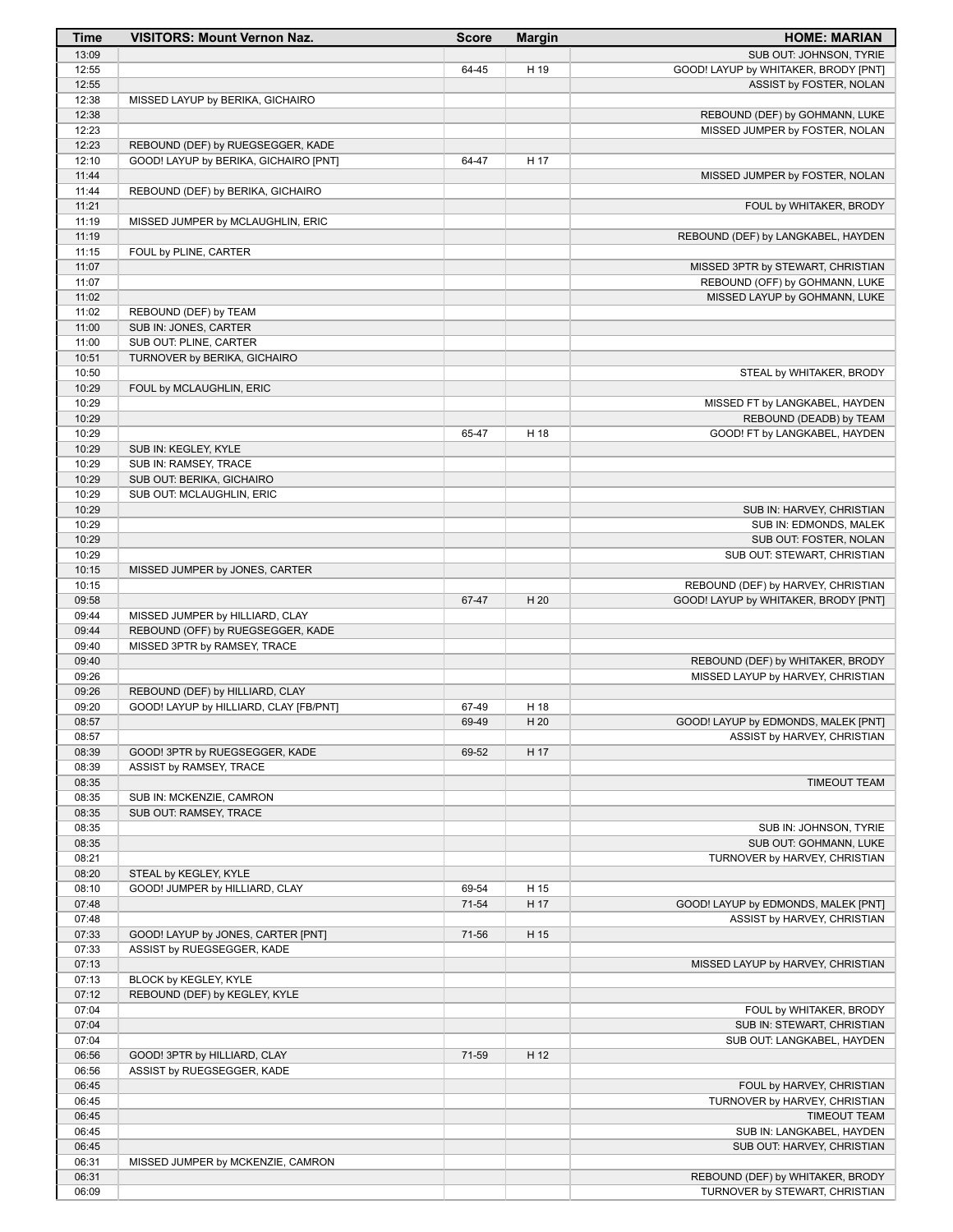| Time           | <b>VISITORS: Mount Vernon Naz.</b>                            | <b>Score</b> | <b>Margin</b>  | <b>HOME: MARIAN</b>                                          |
|----------------|---------------------------------------------------------------|--------------|----------------|--------------------------------------------------------------|
| 05:57          | SUB IN: PLINE, CARTER                                         |              |                |                                                              |
| 05:57          | SUB OUT: MCKENZIE, CAMRON                                     |              |                |                                                              |
| 05:40<br>05:40 | GOOD! LAYUP by KEGLEY, KYLE [PNT]                             | $71-61$      | H 10           |                                                              |
| 05:40          | GOOD! FT by KEGLEY, KYLE                                      | 71-62        | H9             | FOUL by EDMONDS, MALEK                                       |
| 05:40          |                                                               |              |                | SUB IN: GOHMANN, LUKE                                        |
| 05:40          |                                                               |              |                | SUB OUT: JOHNSON, TYRIE                                      |
| 05:28          |                                                               |              |                | MISSED LAYUP by STEWART, CHRISTIAN                           |
| 05:28          | REBOUND (DEF) by JONES, CARTER                                |              |                |                                                              |
| 05:09          | MISSED LAYUP by PLINE, CARTER                                 |              |                |                                                              |
| 05:09          |                                                               |              |                | REBOUND (DEF) by GOHMANN, LUKE                               |
| 04:53<br>04:53 |                                                               |              |                | MISSED LAYUP by LANGKABEL, HAYDEN                            |
| 04:52          | BLOCK by RUEGSEGGER, KADE<br>REBOUND (DEF) by KEGLEY, KYLE    |              |                |                                                              |
| 04:46          | MISSED 3PTR by HILLIARD, CLAY                                 |              |                |                                                              |
| 04:46          |                                                               |              |                | REBOUND (DEF) by EDMONDS, MALEK                              |
| 04:42          | FOUL by PLINE, CARTER                                         |              |                |                                                              |
| 04:42          |                                                               |              |                | FOUL (TECH) by EDMONDS, MALEK                                |
| 04:42          |                                                               |              |                | FOUL by EDMONDS, MALEK                                       |
| 04:42          | GOOD! FT by RUEGSEGGER, KADE                                  | 71-63        | H <sub>8</sub> |                                                              |
| 04:42<br>04:42 | GOOD! FT by RUEGSEGGER, KADE                                  | 71-64        | H <sub>7</sub> | MISSED FT by EDMONDS, MALEK                                  |
| 04:42          | REBOUND (DEF) by RUEGSEGGER, KADE                             |              |                |                                                              |
| 04:27          | MISSED LAYUP by KEGLEY, KYLE                                  |              |                |                                                              |
| 04:27          |                                                               |              |                | REBOUND (DEF) by EDMONDS, MALEK                              |
| 04:05          |                                                               |              |                | MISSED LAYUP by WHITAKER, BRODY                              |
| 04:05          | BLOCK by KEGLEY, KYLE                                         |              |                |                                                              |
| 04:03          |                                                               |              |                | REBOUND (OFF) by STEWART, CHRISTIAN                          |
| 03:57          |                                                               |              |                | MISSED LAYUP by LANGKABEL, HAYDEN                            |
| 03:57<br>03:50 | REBOUND (DEF) by KEGLEY, KYLE<br><b>TIMEOUT TEAM</b>          |              |                |                                                              |
| 03:50          |                                                               |              |                | SUB IN: HARVEY, CHRISTIAN                                    |
| 03:50          |                                                               |              |                | SUB OUT: WHITAKER, BRODY                                     |
| 03:38          |                                                               |              |                | FOUL by EDMONDS, MALEK                                       |
| 03:38          | MISSED FT by KEGLEY, KYLE                                     |              |                |                                                              |
| 03:38          |                                                               |              |                | REBOUND (DEF) by LANGKABEL, HAYDEN                           |
| 03:38          |                                                               |              |                | SUB IN: JOHNSON, TYRIE                                       |
| 03:38<br>03:12 |                                                               |              |                | SUB OUT: EDMONDS, MALEK                                      |
| 03:12          | FOUL by JONES, CARTER                                         | 72-64        | H <sub>8</sub> | GOOD! FT by STEWART, CHRISTIAN                               |
| 03:12          |                                                               | 73-64        | H9             | GOOD! FT by STEWART, CHRISTIAN                               |
| 03:02          |                                                               |              |                | FOUL by GOHMANN, LUKE                                        |
| 03:02          | GOOD! FT by KEGLEY, KYLE                                      | 73-65        | H 8            |                                                              |
| 03:02          | MISSED FT by KEGLEY, KYLE                                     |              |                |                                                              |
| 03:02          |                                                               |              |                | REBOUND (DEF) by JOHNSON, TYRIE                              |
| 03:02          |                                                               |              |                | SUB IN: FOSTER, NOLAN                                        |
| 03:02<br>02:38 |                                                               | 75-65        | H 10           | SUB OUT: GOHMANN, LUKE<br>GOOD! JUMPER by STEWART, CHRISTIAN |
| 02:21          | MISSED JUMPER by PLINE, CARTER                                |              |                |                                                              |
| 02:21          |                                                               |              |                | REBOUND (DEF) by STEWART, CHRISTIAN                          |
| 01:49          |                                                               |              |                | MISSED JUMPER by STEWART, CHRISTIAN                          |
| 01:49          | REBOUND (DEF) by JONES, CARTER                                |              |                |                                                              |
| 01:38          |                                                               |              |                | FOUL by HARVEY, CHRISTIAN                                    |
| 01:38          | GOOD! FT by RUEGSEGGER, KADE                                  | 75-66        | H9             |                                                              |
| 01:38          | GOOD! FT by RUEGSEGGER, KADE                                  | 75-67        | H 8            |                                                              |
| 01:38<br>01:38 | MISSED FT by RUEGSEGGER, KADE                                 |              |                | REBOUND (DEF) by JOHNSON, TYRIE                              |
| 01:12          |                                                               | 77-67        | H 10           | GOOD! LAYUP by HARVEY, CHRISTIAN [PNT]                       |
| 01:06          | <b>TIMEOUT TEAM</b>                                           |              |                |                                                              |
| 00:53          | GOOD! 3PTR by PLINE, CARTER                                   | 77-70        | H 7            |                                                              |
| 00:53          | ASSIST by RUEGSEGGER, KADE                                    |              |                |                                                              |
| 00:50          | FOUL by RUEGSEGGER, KADE                                      |              |                |                                                              |
| 00:50          |                                                               | 78-70        | H <sub>8</sub> | GOOD! FT by STEWART, CHRISTIAN                               |
| 00:50          | <b>TIMEOUT TEAM</b>                                           |              |                |                                                              |
| 00:50<br>00:50 | REBOUND (DEF) by KEGLEY, KYLE                                 |              |                | MISSED FT by STEWART, CHRISTIAN                              |
| 00:50          |                                                               |              |                | SUB IN: GOHMANN, LUKE                                        |
| 00:50          |                                                               |              |                | SUB OUT: FOSTER, NOLAN                                       |
| 00:38          | MISSED 3PTR by PLINE, CARTER                                  |              |                |                                                              |
| 00:38          |                                                               |              |                | REBOUND (DEF) by TEAM                                        |
| 00:27          | FOUL by RUEGSEGGER, KADE                                      |              |                |                                                              |
| 00:27          |                                                               |              |                | MISSED FT by LANGKABEL, HAYDEN                               |
| 00:27          |                                                               |              |                | REBOUND (DEADB) by TEAM                                      |
| 00:27          |                                                               |              |                | MISSED FT by LANGKABEL, HAYDEN                               |
| 00:27<br>00:22 | REBOUND (DEF) by KEGLEY, KYLE<br>GOOD! 3PTR by HILLIARD, CLAY | 78-73        | H <sub>5</sub> |                                                              |
|                |                                                               |              |                |                                                              |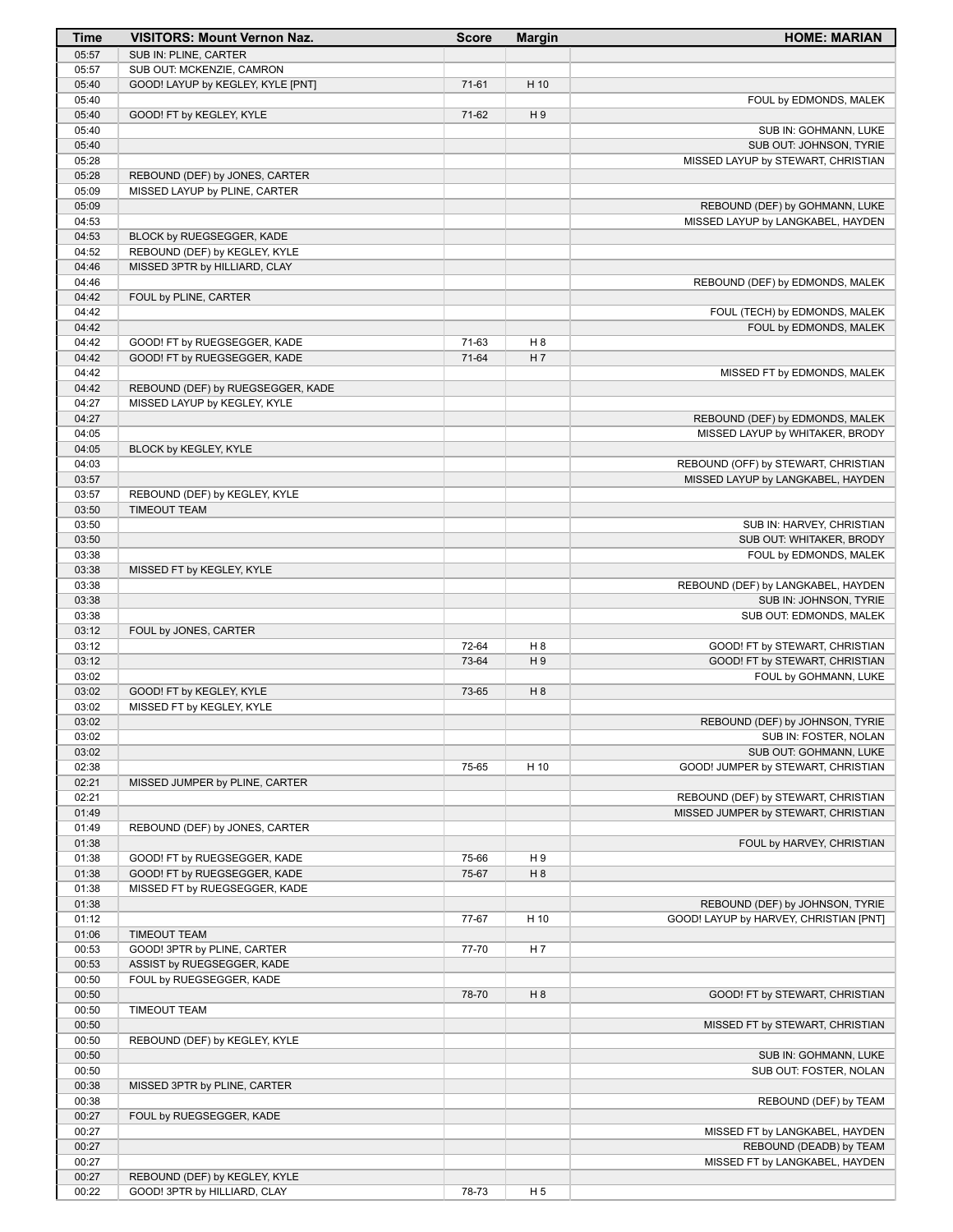| <b>Time</b> | <b>VISITORS: Mount Vernon Naz.</b> | <b>Score</b> | <b>Margin</b>  | <b>HOME: MARIAN</b>            |
|-------------|------------------------------------|--------------|----------------|--------------------------------|
| 00:19       | FOUL by RUEGSEGGER, KADE           |              |                |                                |
| 00:19       |                                    | 79-73        | H <sub>6</sub> | GOOD! FT by STEWART, CHRISTIAN |
| 00:19       | <b>TIMEOUT TEAM</b>                |              |                |                                |
| 00:19       |                                    | 80-73        | H <sub>7</sub> | GOOD! FT by STEWART, CHRISTIAN |
| 00:19       | SUB IN: MCLAUGHLIN, ERIC           |              |                |                                |
| 00:19       | SUB OUT: RUEGSEGGER, KADE          |              |                |                                |
| 00:12       | GOOD! 3PTR by HILLIARD, CLAY       | 80-76        | H <sub>4</sub> |                                |
| 00:12       | ASSIST by PLINE, CARTER            |              |                |                                |
| 00:10       | FOUL by KEGLEY, KYLE               |              |                |                                |
| 00:10       |                                    | 81-76        | H <sub>5</sub> | GOOD! FT by STEWART, CHRISTIAN |
| 00:10       |                                    | 82-76        | H <sub>6</sub> | GOOD! FT by STEWART, CHRISTIAN |
| 00:00       | TURNOVER by MCLAUGHLIN, ERIC       |              |                |                                |
| 00:00       |                                    |              |                | STEAL by HARVEY, CHRISTIAN     |

# **Mount Vernon Naz. 76, MARIAN 82**

| <b>Points (This Period)</b> | <b>MVNU</b>    | MUMBB21        |
|-----------------------------|----------------|----------------|
| In the Paint                | 14             | 14             |
| Off Turns                   | 5              |                |
| 2nd Chance                  | 2              |                |
| <b>Fast Break</b>           | 2              |                |
| Bench                       | 15             |                |
| Per Poss                    | 1.081<br>16/37 | 0.865<br>16/37 |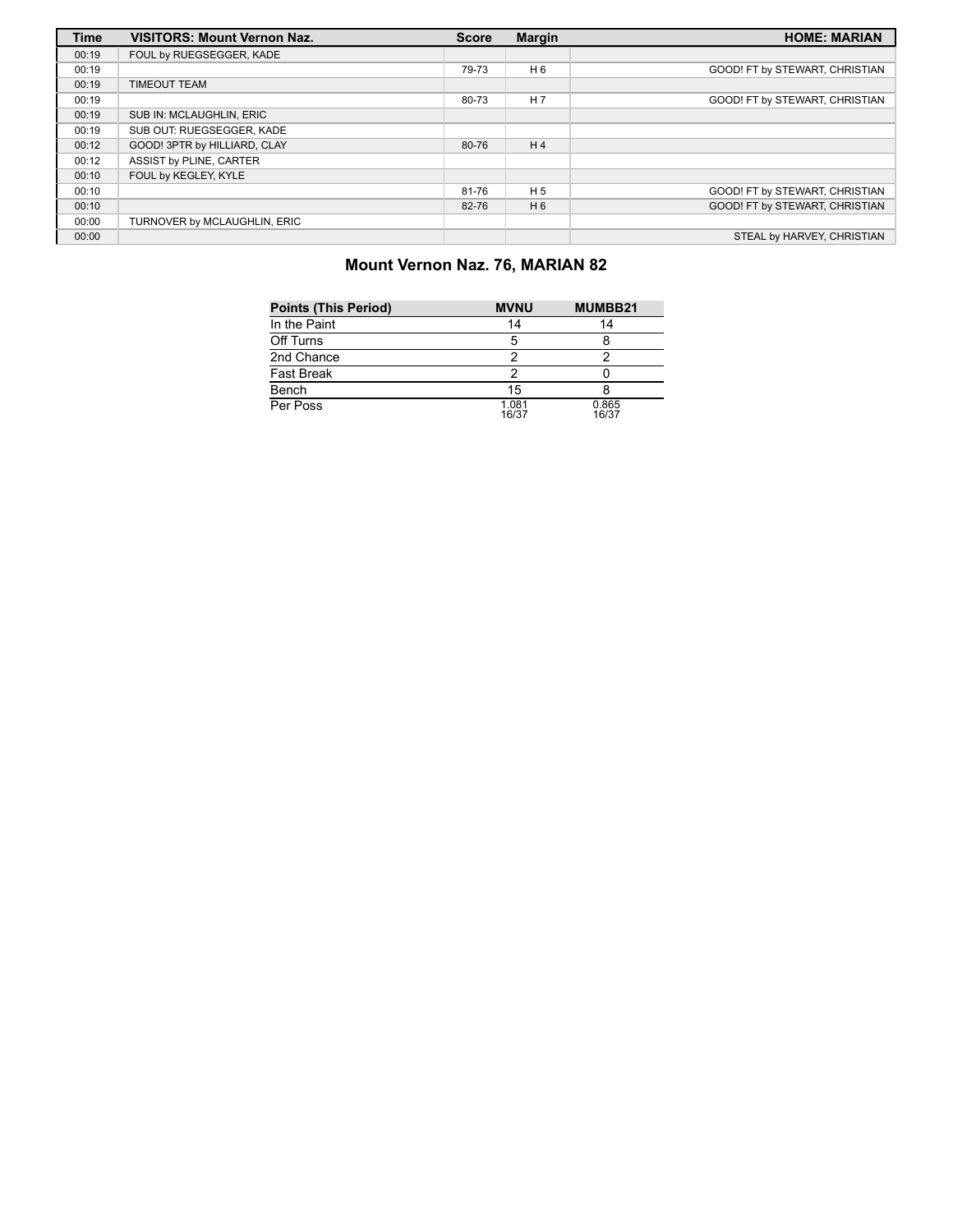# **Official Scoring/Possession Reference Chart Mount Vernon Naz. vs MARIAN Period 1 January 18, 2022 at Indianapolis, Ind.**



**Period 1**

<mark>Starters:</mark><br>Mount Vernon Naz.: 02 PLINE,CARTER (g); 03 RUEGSEGGER,KADE (g); 20 KEGLEY,KYLE (f); 33 RAMSEY,TRACE (f); 34 JONES,CARTER (g);<br>MARIAN: 02 HARVEY,CHRISTIAN (g); 03 WILEY,JACOB (f); 05 JOHNSON,TYRIE (g); 14 EDMOND

| <b>Time</b> | <b>VISITORS: Mount Vernon Naz.</b>    | <b>Score</b> | <b>Margin</b>  | <b>HOME: MARIAN</b>                       |
|-------------|---------------------------------------|--------------|----------------|-------------------------------------------|
| 19:41       | GOOD! JUMPER by RUEGSEGGER, KADE      | $0 - 2$      | V <sub>2</sub> |                                           |
| 19:23       |                                       | $3 - 2$      | H <sub>1</sub> | GOOD! 3PTR by STEWART, CHRISTIAN          |
| 18:56       |                                       | $4 - 2$      | H <sub>2</sub> | GOOD! FT by GOHMANN, LUKE                 |
| 18:25       |                                       | $7 - 2$      | H <sub>5</sub> | GOOD! 3PTR by STEWART, CHRISTIAN          |
| 18:08       | GOOD! JUMPER by JONES, CARTER         | $7 - 4$      | $H_3$          |                                           |
| 17:22       |                                       | $9 - 4$      | H <sub>5</sub> | GOOD! LAYUP by HARVEY, CHRISTIAN [FB/PNT] |
| 16:30       |                                       | $12 - 4$     | H <sub>8</sub> | GOOD! 3PTR by STEWART, CHRISTIAN          |
| 16:29       |                                       | $13 - 4$     | H <sub>9</sub> | GOOD! FT by STEWART, CHRISTIAN            |
| 15:50       |                                       | $15 - 4$     | H 11           | GOOD! LAYUP by EDMONDS, MALEK [PNT]       |
| 15:32       | GOOD! LAYUP by KEGLEY, KYLE [PNT]     | $15-6$       | H 9            |                                           |
| 14:51       | GOOD! 3PTR by MCLAUGHLIN, ERIC        | $15-9$       | H <sub>6</sub> |                                           |
| 13:44       | GOOD! LAYUP by KEGLEY, KYLE [PNT]     | $15 - 11$    | H4             |                                           |
| 12:44       | GOOD! FT by RUEGSEGGER, KADE          | $15 - 12$    | $H_3$          |                                           |
| 12:44       | GOOD! FT by RUEGSEGGER, KADE          | $15 - 13$    | H <sub>2</sub> |                                           |
| 12:19       |                                       | $17 - 13$    | H4             | GOOD! LAYUP by LANGKABEL, HAYDEN [PNT]    |
| 11:44       |                                       | 19-13        | H <sub>6</sub> | GOOD! JUMPER by EDMONDS, MALEK            |
| 11:25       | GOOD! 3PTR by HILLIARD, CLAY          | 19-16        | $H_3$          |                                           |
| 11:03       |                                       | $22 - 16$    | H <sub>6</sub> | GOOD! 3PTR by LANGKABEL, HAYDEN           |
| 09:56       |                                       | $24 - 16$    | H <sub>8</sub> | GOOD! LAYUP by FOSTER, NOLAN [PNT]        |
| 08:58       |                                       | $27-16$      | H 11           | GOOD! 3PTR by HARVEY, CHRISTIAN           |
| 08:05       |                                       | 29-16        | H 13           | GOOD! LAYUP by LANGKABEL, HAYDEN [PNT]    |
| 07:40       | GOOD! LAYUP by RAMSEY, TRACE [PNT]    | 29-18        | H 11           |                                           |
| 07:01       |                                       | $32 - 18$    | H 14           | GOOD! 3PTR by STEWART, CHRISTIAN          |
| 06:31       |                                       | $34-18$      | H 16           | GOOD! LAYUP by JOHNSON, TYRIE [PNT]       |
| 06:14       | GOOD! FT by KEGLEY, KYLE              | 34-19        | H 15           |                                           |
| 06:14       | GOOD! FT by KEGLEY, KYLE              | 34-20        | H 14           |                                           |
| 05:58       |                                       | 35-20        | H 15           | GOOD! FT by EDMONDS, MALEK                |
| 05:30       |                                       | 37-20        | H 17           | GOOD! JUMPER by STEWART, CHRISTIAN [PNT]  |
| 05:16       | GOOD! FT by KEGLEY, KYLE              | $37 - 21$    | H 16           |                                           |
| 05:16       | GOOD! FT by KEGLEY, KYLE              | 37-22        | H 15           |                                           |
| 05:02       |                                       | 39-22        | H 17           | GOOD! JUMPER by LANGKABEL, HAYDEN [PNT]   |
| 04:37       | GOOD! 3PTR by JONES, CARTER           | 39-25        | H 14           |                                           |
| 04:07       | GOOD! LAYUP by RUEGSEGGER, KADE [PNT] | 39-27        | H 12           |                                           |
| 03:49       |                                       | 42-27        | H 15           | GOOD! 3PTR by JENKINS, SEAN               |
| 03:19       |                                       | 44-27        | H 17           | GOOD! LAYUP by EDMONDS, MALEK [PNT]       |
| 02:59       | GOOD! 3PTR by RUEGSEGGER, KADE        | 44-30        | H 14           |                                           |
| 02:34       |                                       | 46-30        | H 16           | GOOD! LAYUP by EDMONDS, MALEK [PNT]       |
| 02:00       |                                       | 47-30        | H 17           | GOOD! FT by LANGKABEL, HAYDEN             |
| 02:00       |                                       | 48-30        | H 18           | GOOD! FT by LANGKABEL, HAYDEN             |
| 01:42       | GOOD! LAYUP by MCLAUGHLIN, ERIC [PNT] | 48-32        | H 16           |                                           |
| 01:24       |                                       | 50-32        | H 18           | GOOD! LAYUP by LANGKABEL, HAYDEN [PNT]    |
| 01:02       | GOOD! FT by RAMSEY, TRACE             | 50-33        | H 17           |                                           |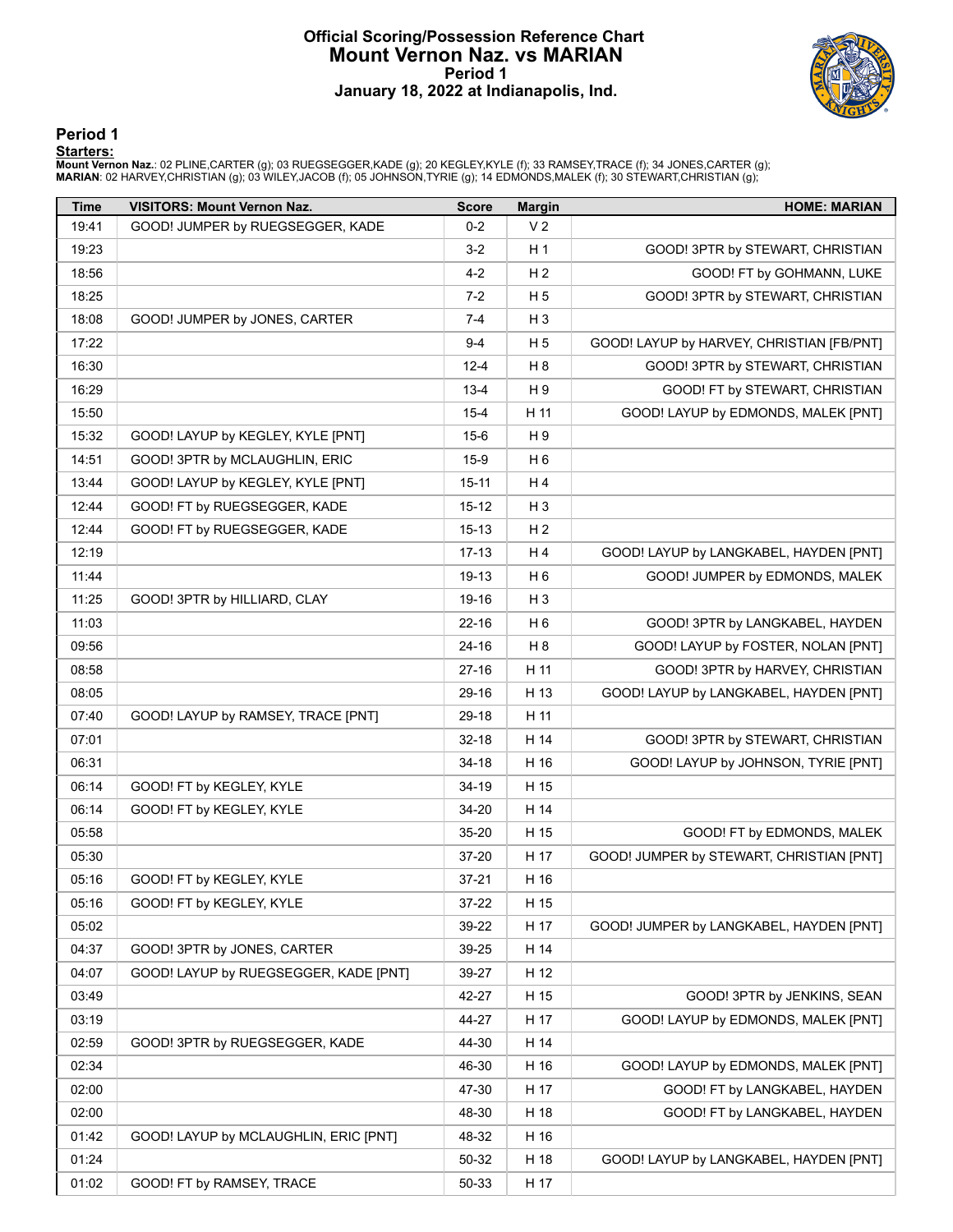| <b>Time</b> | <b>VISITORS: Mount Vernon Naz.</b> | Score | <b>Margin</b> | <b>HOME: MARIAN</b> |
|-------------|------------------------------------|-------|---------------|---------------------|
| 00:34       | GOOD! 3PTR by MCKENZIE.<br>CAMRON  | 50-36 | 414           |                     |

# **Mount Vernon Naz. 36, MARIAN 50**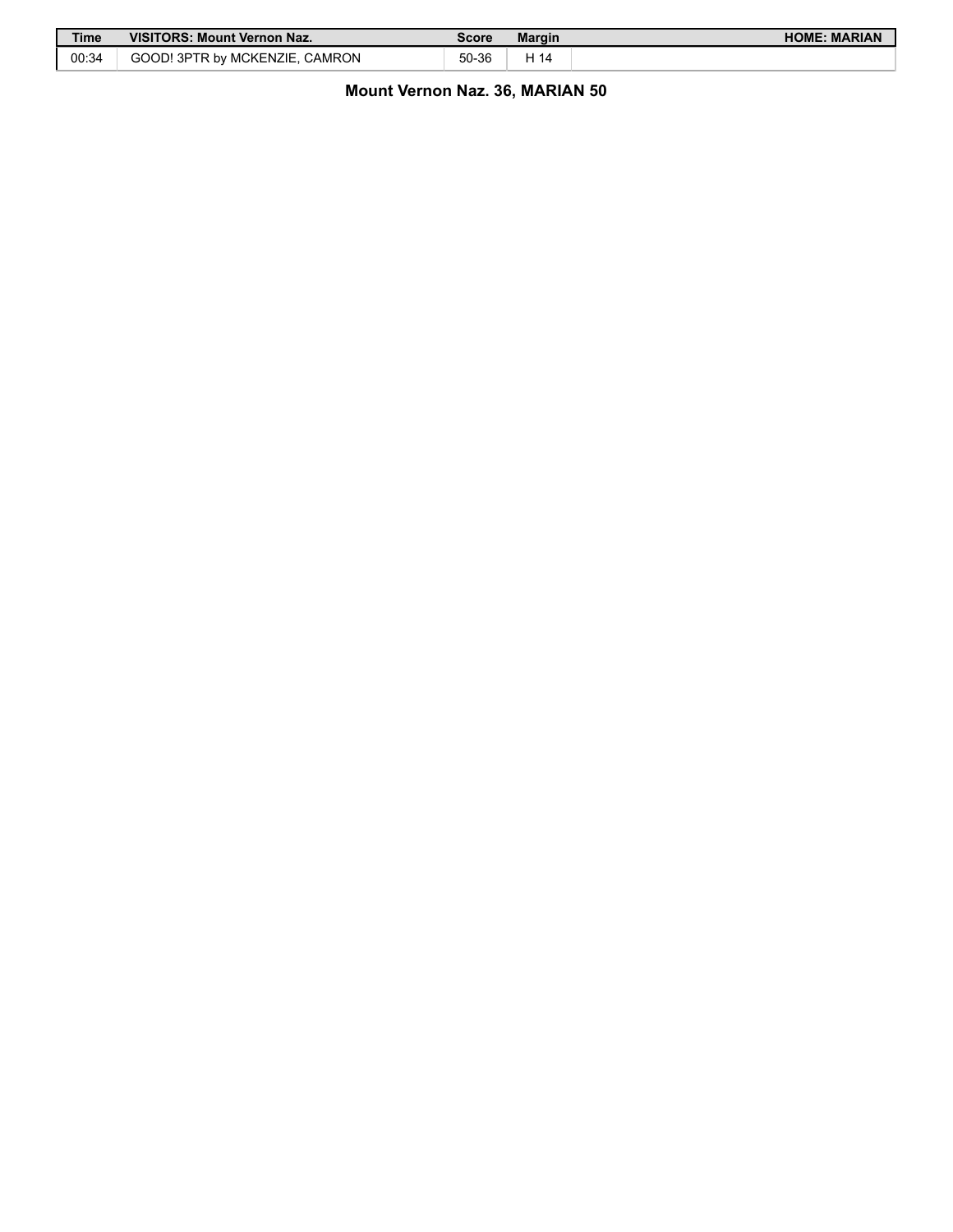# **Official Scoring/Possession Reference Chart Mount Vernon Naz. vs MARIAN Period 2 January 18, 2022 at Indianapolis, Ind.**



**Period 2**

## **Starters:**

Mount Vernon Naz.: 02 PLINE,CARTER (g); 03 RUEGSEGGER,KADE (g); 20 KEGLEY,KYLE (f); 33 RAMSEY,TRACE (f); 34 JONES,CARTER (g);<br>MARIAN: 02 HARVEY,CHRISTIAN (g); 03 WILEY,JACOB (f); 05 JOHNSON,TYRIE (g); 14 EDMONDS,MALEK (f);

| Time  | <b>VISITORS: Mount Vernon Naz.</b>     | <b>Score</b> | <b>Margin</b>  | <b>HOME: MARIAN</b>                     |
|-------|----------------------------------------|--------------|----------------|-----------------------------------------|
| 19:09 |                                        | 52-36        | H 16           | GOOD! JUMPER by EDMONDS, MALEK [PNT]    |
| 18:52 | GOOD! DUNK by KEGLEY, KYLE [PNT]       | 52-38        | H 14           |                                         |
| 18:26 |                                        | 53-38        | H 15           | GOOD! FT by STEWART, CHRISTIAN          |
| 18:26 |                                        | 54-38        | H 16           | GOOD! FT by STEWART, CHRISTIAN          |
| 18:02 | GOOD! LAYUP by KEGLEY, KYLE [PNT]      | 54-40        | H 14           |                                         |
| 16:58 |                                        | 57-40        | H 17           | GOOD! 3PTR by STEWART, CHRISTIAN        |
| 16:36 | GOOD! LAYUP by PLINE, CARTER [PNT]     | 57-42        | H 15           |                                         |
| 15:31 |                                        | 59-42        | H 17           | GOOD! JUMPER by STEWART, CHRISTIAN      |
| 14:49 |                                        | 61-42        | H 19           | GOOD! JUMPER by LANGKABEL, HAYDEN [PNT] |
| 14:49 |                                        | 62-42        | H 20           | GOOD! FT by LANGKABEL, HAYDEN           |
| 14:29 | GOOD! 3PTR by RUEGSEGGER, KADE         | 62-45        | H 17           |                                         |
| 12:55 |                                        | 64-45        | H 19           | GOOD! LAYUP by WHITAKER, BRODY [PNT]    |
| 12:10 | GOOD! LAYUP by BERIKA, GICHAIRO [PNT]  | 64-47        | H 17           |                                         |
| 10:29 |                                        | 65-47        | H 18           | GOOD! FT by LANGKABEL, HAYDEN           |
| 09:58 |                                        | 67-47        | H 20           | GOOD! LAYUP by WHITAKER, BRODY [PNT]    |
| 09:20 | GOOD! LAYUP by HILLIARD, CLAY [FB/PNT] | 67-49        | H 18           |                                         |
| 08:57 |                                        | 69-49        | H 20           | GOOD! LAYUP by EDMONDS, MALEK [PNT]     |
| 08:39 | GOOD! 3PTR by RUEGSEGGER, KADE         | 69-52        | H 17           |                                         |
| 08:10 | GOOD! JUMPER by HILLIARD, CLAY         | 69-54        | H 15           |                                         |
| 07:48 |                                        | 71-54        | H 17           | GOOD! LAYUP by EDMONDS, MALEK [PNT]     |
| 07:33 | GOOD! LAYUP by JONES, CARTER [PNT]     | 71-56        | H 15           |                                         |
| 06:56 | GOOD! 3PTR by HILLIARD, CLAY           | 71-59        | H 12           |                                         |
| 05:40 | GOOD! LAYUP by KEGLEY, KYLE [PNT]      | 71-61        | H 10           |                                         |
| 05:40 | GOOD! FT by KEGLEY, KYLE               | 71-62        | H 9            |                                         |
| 04:42 | GOOD! FT by RUEGSEGGER, KADE           | 71-63        | H <sub>8</sub> |                                         |
| 04:42 | GOOD! FT by RUEGSEGGER, KADE           | 71-64        | H <sub>7</sub> |                                         |
| 03:12 |                                        | 72-64        | H 8            | GOOD! FT by STEWART, CHRISTIAN          |
| 03:12 |                                        | 73-64        | H 9            | GOOD! FT by STEWART, CHRISTIAN          |
| 03:02 | GOOD! FT by KEGLEY, KYLE               | 73-65        | H <sub>8</sub> |                                         |
| 02:38 |                                        | 75-65        | H 10           | GOOD! JUMPER by STEWART, CHRISTIAN      |
| 01:38 | GOOD! FT by RUEGSEGGER, KADE           | 75-66        | H 9            |                                         |
| 01:38 | GOOD! FT by RUEGSEGGER, KADE           | 75-67        | H <sub>8</sub> |                                         |
| 01:12 |                                        | 77-67        | H 10           | GOOD! LAYUP by HARVEY, CHRISTIAN [PNT]  |
| 00:53 | GOOD! 3PTR by PLINE, CARTER            | 77-70        | H 7            |                                         |
| 00:50 |                                        | 78-70        | H <sub>8</sub> | GOOD! FT by STEWART, CHRISTIAN          |
| 00:22 | GOOD! 3PTR by HILLIARD, CLAY           | 78-73        | H 5            |                                         |
| 00:19 |                                        | 79-73        | H <sub>6</sub> | GOOD! FT by STEWART, CHRISTIAN          |
| 00:19 |                                        | 80-73        | H 7            | GOOD! FT by STEWART, CHRISTIAN          |
| 00:12 | GOOD! 3PTR by HILLIARD, CLAY           | 80-76        | H 4            |                                         |
| 00:10 |                                        | 81-76        | H 5            | GOOD! FT by STEWART, CHRISTIAN          |
| 00:10 |                                        | 82-76        | H <sub>6</sub> | GOOD! FT by STEWART, CHRISTIAN          |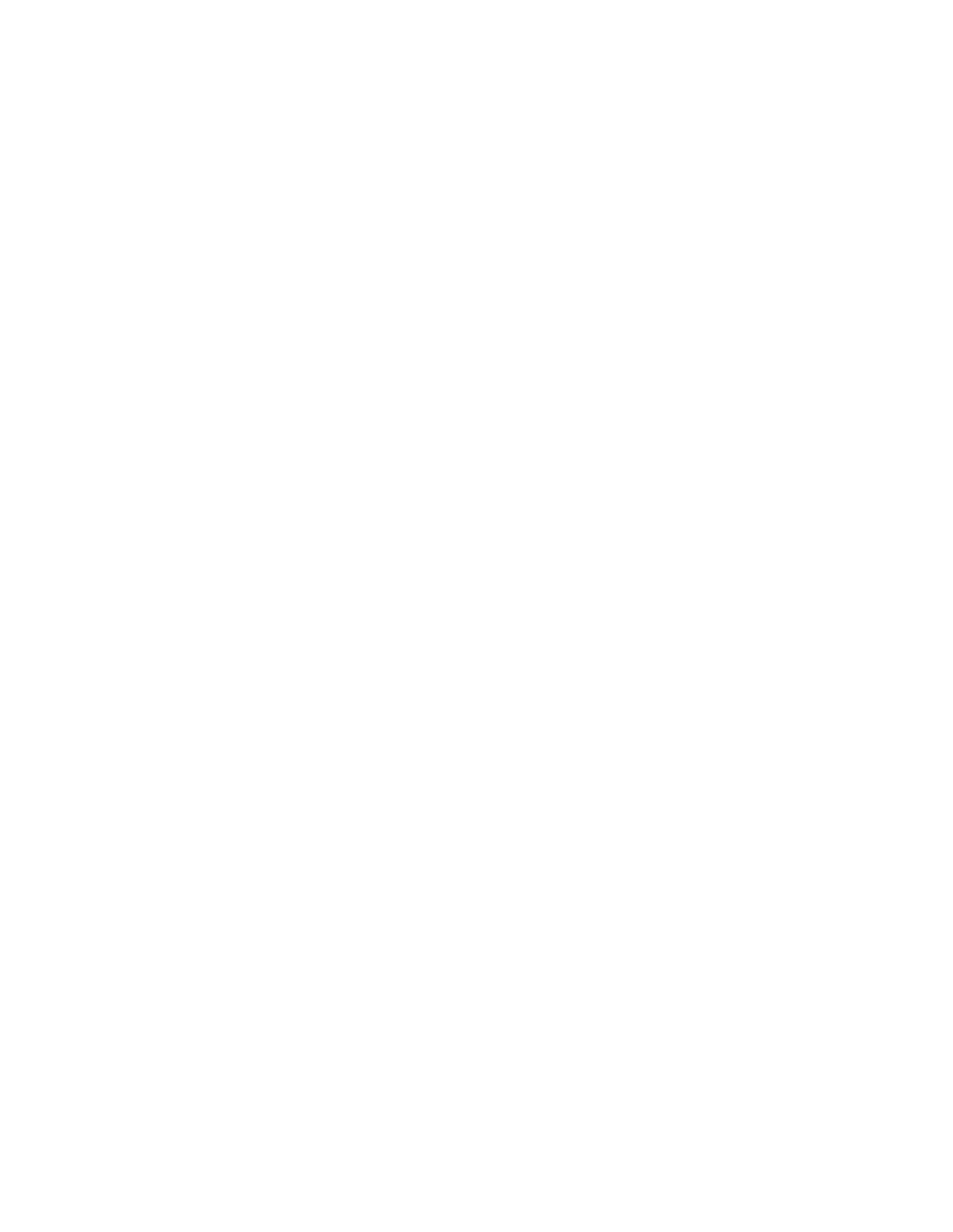# **Official Substitutions Log Mount Vernon Naz. vs MARIAN Period 1 January 18, 2022 at Indianapolis, Ind.**



| <b>VISITORS: Mount Vernon Naz.</b> | Time  | <b>Score</b> | <b>HOME: MARIAN</b>         |
|------------------------------------|-------|--------------|-----------------------------|
| 02 PLINE, CARTER                   |       |              | 02 HARVEY, CHRISTIAN        |
| 03 RUEGSEGGER, KADE                |       |              | 03 WILEY, JACOB             |
| 20 KEGLEY, KYLE                    |       |              | 05 JOHNSON, TYRIE           |
| 33 RAMSEY, TRACE                   |       |              | 14 EDMONDS, MALEK           |
| 34 JONES, CARTER                   |       |              | 30 STEWART, CHRISTIAN       |
|                                    | 18:56 | $2 - 4$      | SUB IN: GOHMANN, LUKE       |
|                                    | 18:56 |              | SUB OUT: WILEY, JACOB       |
| SUB IN: 12 MCLAUGHLIN, ERIC        | 18:06 | $4 - 7$      |                             |
| SUB OUT: 33 RAMSEY, TRACE          | 18:06 |              |                             |
| SUB IN: 11 HILLIARD, CLAY          | 15:07 | $6 - 15$     |                             |
| SUB OUT: 02 PLINE, CARTER          | 15:07 |              |                             |
|                                    | 15:07 |              | SUB IN: LANGKABEL, HAYDEN   |
|                                    | 15:07 |              | SUB OUT: HARVEY, CHRISTIAN  |
|                                    |       | $9 - 15$     | SUB IN: WHITAKER, BRODY     |
|                                    | 13:56 |              |                             |
|                                    | 13:56 |              | SUB OUT: JOHNSON, TYRIE     |
| SUB IN: 01 MCKENZIE, CAMRON        | 12:44 | $13 - 15$    |                             |
| SUB IN: 33 RAMSEY, TRACE           | 12:44 |              |                             |
| SUB OUT: 03 RUEGSEGGER, KADE       | 12:44 |              |                             |
| SUB OUT: 34 JONES, CARTER          | 12:44 |              |                             |
|                                    | 12:44 |              | SUB IN: HARVEY.CHRISTIAN    |
|                                    | 12:44 |              | SUB OUT: STEWART.CHRISTIAN  |
| SUB IN: 32 USZYNSKI, ERIK          | 11:06 | 16-19        |                             |
| SUB OUT: 20 KEGLEY, KYLE           | 11:06 |              |                             |
|                                    | 11:06 |              | SUB IN: FOSTER, NOLAN       |
|                                    | 11:06 |              | SUB OUT: EDMONDS, MALEK     |
| SUB IN: 34 JONES, CARTER           | 09:06 | 16-24        |                             |
| SUB IN: 20 KEGLEY, KYLE            | 09:06 |              |                             |
| SUB IN: 02 PLINE, CARTER           | 09:06 |              |                             |
| SUB OUT: 11 HILLIARD, CLAY         | 09:06 |              |                             |
| SUB OUT: 32 USZYNSKI, ERIK         | 09:06 |              |                             |
| SUB OUT: 12 MCLAUGHLIN, ERIC       | 09:06 |              |                             |
| SUB IN: 03 RUEGSEGGER, KADE        | 07:51 | 16-29        |                             |
| SUB OUT: 01 MCKENZIE, CAMRON       | 07:51 |              |                             |
|                                    | 07:51 |              | SUB IN: EDMONDS, MALEK      |
|                                    | 07:51 |              | SUB IN: JOHNSON, TYRIE      |
|                                    | 07:51 |              | SUB OUT: GOHMANN, LUKE      |
|                                    | 07:51 |              | SUB OUT: WHITAKER, BRODY    |
|                                    | 07:25 | 18-29        |                             |
|                                    |       |              | SUB IN: STEWART, CHRISTIAN  |
|                                    | 07:25 |              | SUB OUT: LANGKABEL, HAYDEN  |
| SUB IN: 11 HILLIARD, CLAY          | 06:28 | 18-34        |                             |
| SUB OUT: 02 PLINE, CARTER          | 06:28 |              |                             |
|                                    | 06:28 |              | SUB IN: WHITAKER, BRODY     |
|                                    | 06:28 |              | SUB OUT: JOHNSON, TYRIE     |
|                                    | 05:54 | 20-35        | SUB IN: GOHMANN, LUKE       |
|                                    | 05:54 |              | SUB IN: GIZZI.MAXIMUS       |
|                                    | 05:54 |              | SUB OUT: FOSTER, NOLAN      |
|                                    | 05:54 |              | SUB OUT: HARVEY, CHRISTIAN  |
|                                    | 05:16 | 22-37        | SUB IN: LANGKABEL, HAYDEN   |
|                                    | 05:16 |              | SUB OUT: WHITAKER, BRODY    |
| SUB IN: 05 BERIKA, GICHAIRO        | 04:05 | 27-39        |                             |
| SUB OUT: 34 JONES, CARTER          | 04:05 |              |                             |
|                                    | 04:05 |              | SUB IN: JENKINS, SEAN       |
|                                    | 04:05 |              | SUB IN: HARVEY, CHRISTIAN   |
|                                    | 04:05 |              | SUB OUT: STEWART, CHRISTIAN |
|                                    | 04:05 |              | SUB OUT: GIZZI, MAXIMUS     |
| SUB IN: 12 MCLAUGHLIN, ERIC        | 02:00 | 30-48        |                             |
| SUB IN: 01 MCKENZIE, CAMRON        | 02:00 |              |                             |
| SUB OUT: 05 BERIKA, GICHAIRO       | 02:00 |              |                             |
| SUB OUT: 11 HILLIARD, CLAY         | 02:00 |              |                             |
|                                    |       |              |                             |

**Mount Vernon Naz. 36, MARIAN 50**